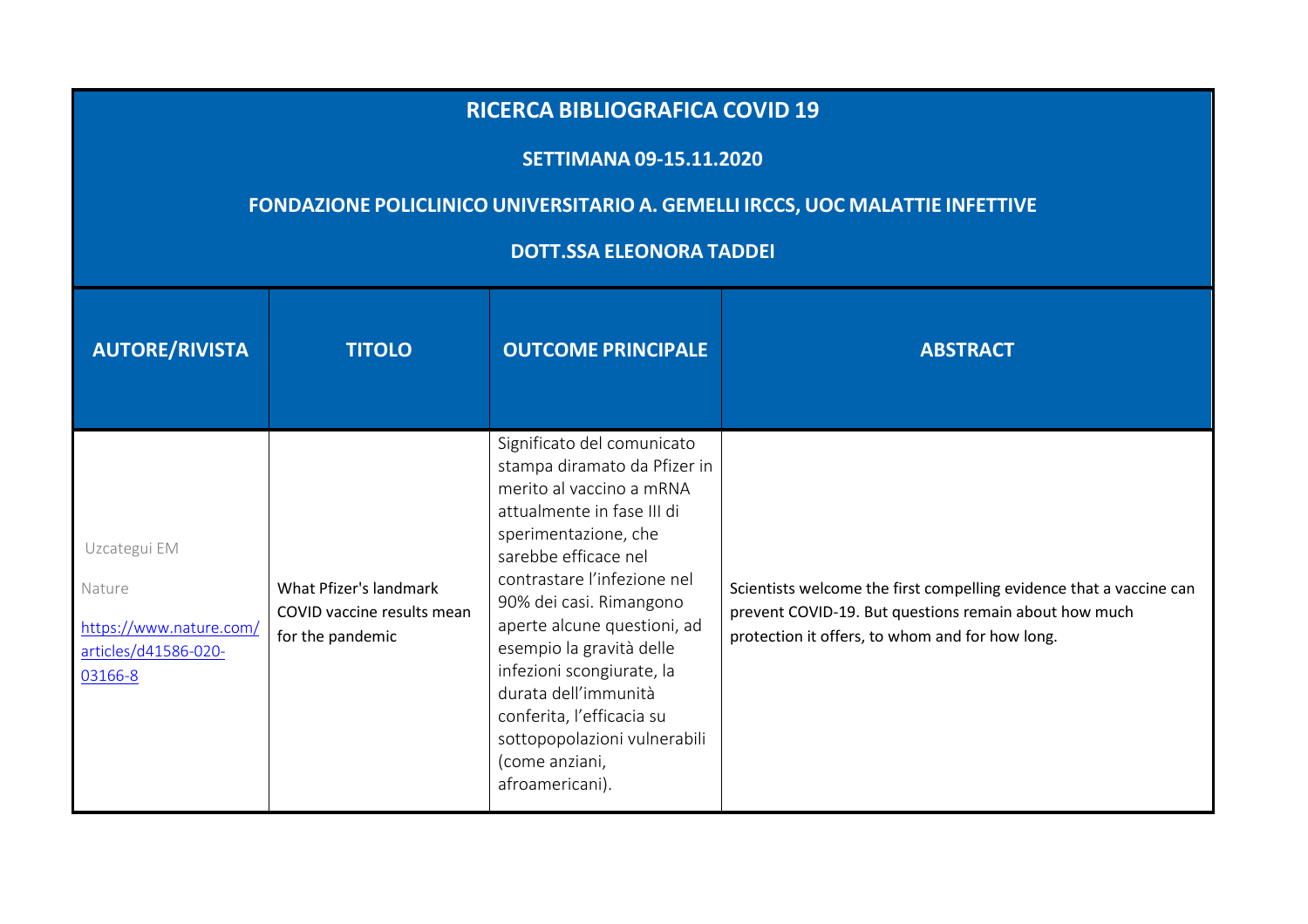| Miller B<br>JAMA<br>https://jamanetwork.com<br>/journals/jama/fullarticle/<br>2772693                   | Science Denial and COVID<br><b>Conspiracy Theories</b><br><b>Potential Neurological</b><br><b>Mechanisms and Possible</b><br>Responses | Il negazionismo nei<br>confronti della scienza,<br>esploso durante la<br>pandemia da COVID-19, può<br>essere ricondotto a un<br>meccanismo<br>neurofisiopatologico?<br>Analogie tra le fallacie<br>logiche dei negazionisti e<br>quelle dei pazienti affetti da<br>demenza. | The US public health response to coronavirus disease 2019 (COVID-<br>19) has been dismal, characterized by antimask behavior,<br>antivaccine beliefs, conspiracy theories about the origins of COVID-<br>19, and vocal support by elected officials for unproven therapies.<br>Less than half of the people in the US heed health<br>recommendations to wear a mask when out in public.1 Antiscience<br>rhetoric has consequences. While only 4% of the world's population<br>resides in the US, the US has accounted for 20% of the world's<br>deaths related to COVID-19 and has performed less well than<br>several other wealthy nations.2 Low science literacy contributes to<br>denial of science. The relationship between antiscience viewpoints<br>and low science literacy underscores new findings regarding the<br>brain mechanisms that form and maintain false beliefs.                                                                                                                                                                                                                                                                               |
|---------------------------------------------------------------------------------------------------------|----------------------------------------------------------------------------------------------------------------------------------------|-----------------------------------------------------------------------------------------------------------------------------------------------------------------------------------------------------------------------------------------------------------------------------|---------------------------------------------------------------------------------------------------------------------------------------------------------------------------------------------------------------------------------------------------------------------------------------------------------------------------------------------------------------------------------------------------------------------------------------------------------------------------------------------------------------------------------------------------------------------------------------------------------------------------------------------------------------------------------------------------------------------------------------------------------------------------------------------------------------------------------------------------------------------------------------------------------------------------------------------------------------------------------------------------------------------------------------------------------------------------------------------------------------------------------------------------------------------|
| Wu Z et al<br>European Journal of<br>Medical Research<br>https://doi.org/10.1186/s<br>40001-020-00454-x | A meta-analysis of the<br>impact of COVID-19 on liver<br>dysfunction.                                                                  | Metanalisi dell'impatto di<br>SARS-CoV-2 sul fegato : il<br>danno epatico (in<br>particolare i livelli di AST) è<br>associato alla mortalità per<br>COVID-19.                                                                                                               | BACKGROUND: The novel coronavirus disease 2019 (COVID-19),<br>which is caused by the severe acute respiratory syndrome<br>coronavirus 2 (SARS-CoV-2) is leading to a worldwide pandemic.<br>Except representative manifestation of pneumonia and acute<br>respiratory symptoms, COVID-19 patients have also shown different<br>levels of liver injury or liver dysfunction. The aim of our study was to<br>explore the probable clinical severity and mortality of COVID-19<br>patients and their liver dysfunction. METHOD: A combination of<br>computer and manual retrieval was used to search in Medline<br>through PubMed, EMBASE and Web of Science. Review Manager<br>5.3 software was used to examine the heterogeneity among the<br>studies and to calculate the combined effect value (OR, 95CI).<br>Subgroup analysis, sensitivity analysis, and publication bias test<br>were also performed. RESULTS: We found a significant connection<br>between liver dysfunction and mortality of COVID-19 patients with<br>a pooled OR of 1.98 (95% CI 1.39-2.82; P = 0.0002). There was a<br>significant association between AST and severity of COVID-19 with a |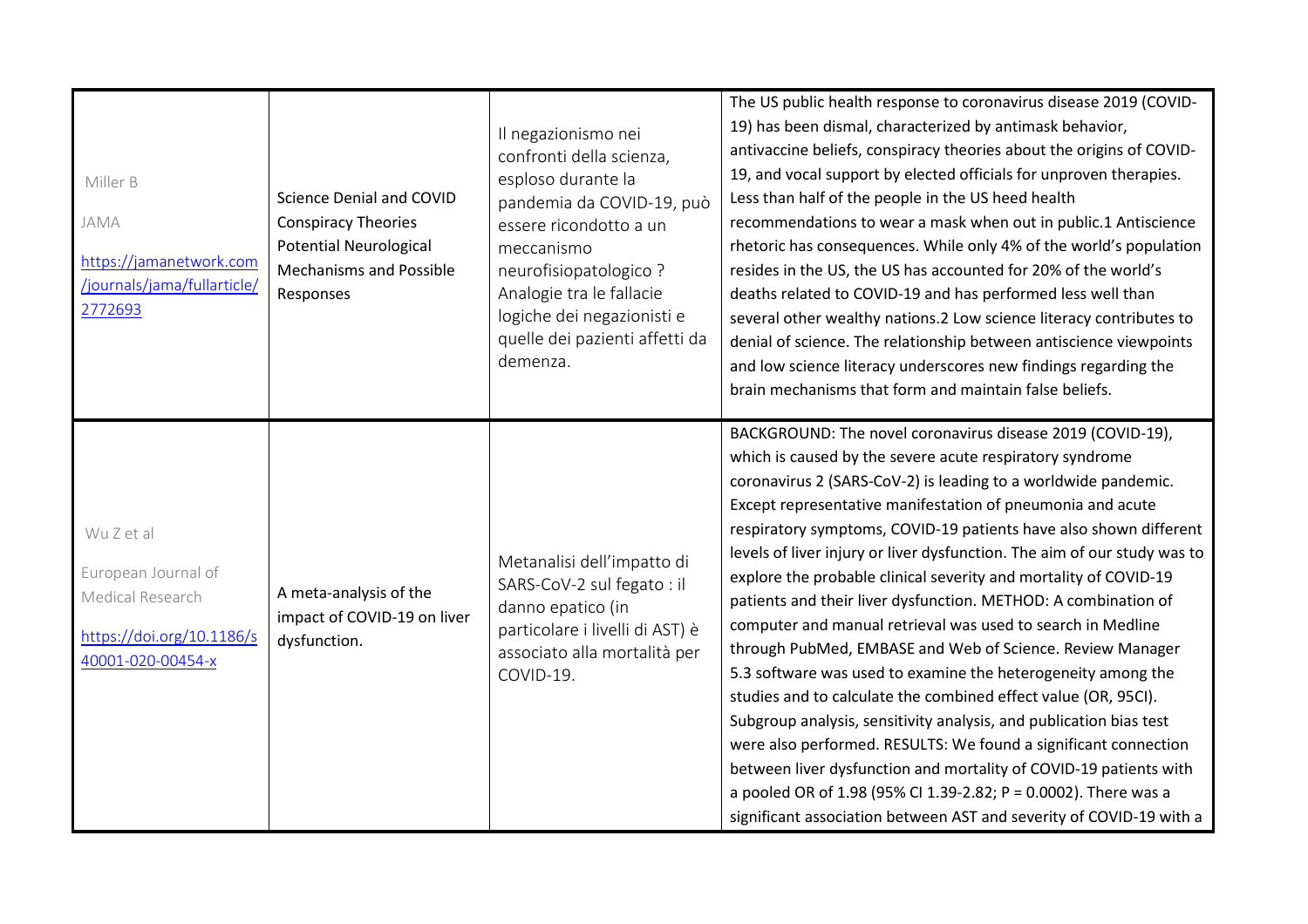|                                                                                    |                                                                   |                                                                                                  | pooled OR of 4.48 (95% CI 3.24-7.21; P < 0.001), and a pooled WMD<br>of 3.35 (95% CI, 2.07 to 4.64; P < 0.001). In addition, there was a<br>significant difference between TBIL and severity of COVID-19, with a<br>pooled OR of 1.91 (95% CI 1.40-2.60; P < 0.001), and with a pooled<br>WMD of 1.18 (95% CI, 0.78 to 1.58; P < 0.001). CONCLUSION: The<br>mortality and severity of COVID-19 patients are significantly<br>associated with liver dysfunction. The non-survivors and severe<br>COVID-19 patients have elevated serum AST levels than the<br>survivors and non-severe COVID-19 patients. The results of this<br>study form a basis for better clinical liver management of patients<br>with COVID-19.<br>The coronavirus pandemic has significantly impacted solid organ                                                                                                                                                                                                                                                                                                                                                                                                                                                                  |
|------------------------------------------------------------------------------------|-------------------------------------------------------------------|--------------------------------------------------------------------------------------------------|-----------------------------------------------------------------------------------------------------------------------------------------------------------------------------------------------------------------------------------------------------------------------------------------------------------------------------------------------------------------------------------------------------------------------------------------------------------------------------------------------------------------------------------------------------------------------------------------------------------------------------------------------------------------------------------------------------------------------------------------------------------------------------------------------------------------------------------------------------------------------------------------------------------------------------------------------------------------------------------------------------------------------------------------------------------------------------------------------------------------------------------------------------------------------------------------------------------------------------------------------------------|
| Azzi Y et al<br>Transplantation<br>https://doi.org/10.1097/T<br>P.0000000000003523 | Covid-19 and Solid Organ<br>Transplantation: A Review<br>Article. | Revisione degli aspetti del<br>trapianto d'organo solido<br>legati alla pandemia da<br>COVID-19. | transplantation (SOT). Early in the outbreak period, transplant<br>societies recommended suspending living kidney transplant<br>programs in communities with widespread transmission to avoid<br>exposing recipients to increased risk of immunosuppression, while<br>recommendations were made to reserve deceased-donor kidney<br>transplantation for likely life-saving indications. SOT recipients may<br>be at high risk from COVID-19 disease due to chronic<br>immunosuppressive treatment and other medical comorbidities.<br>Mortality rates reported between 13 to over 30% in SOT recipients.<br>In addition to high rates of complications and mortality attributable<br>to COVID-19 infections, the pandemic has also led to additional<br>complexities in transplantation including new questions regarding<br>screening of donors and recipients, decision making to accept a<br>patient for kidney transplant or wait after pandemic. The clinical<br>implications of COVID-19 infection may also differ depending on the<br>type of the transplanted organ and recipient comorbidities which<br>further impacts decisions on continuing transplantation during the<br>pandemic. Transplant activity during a pandemic should be tailored |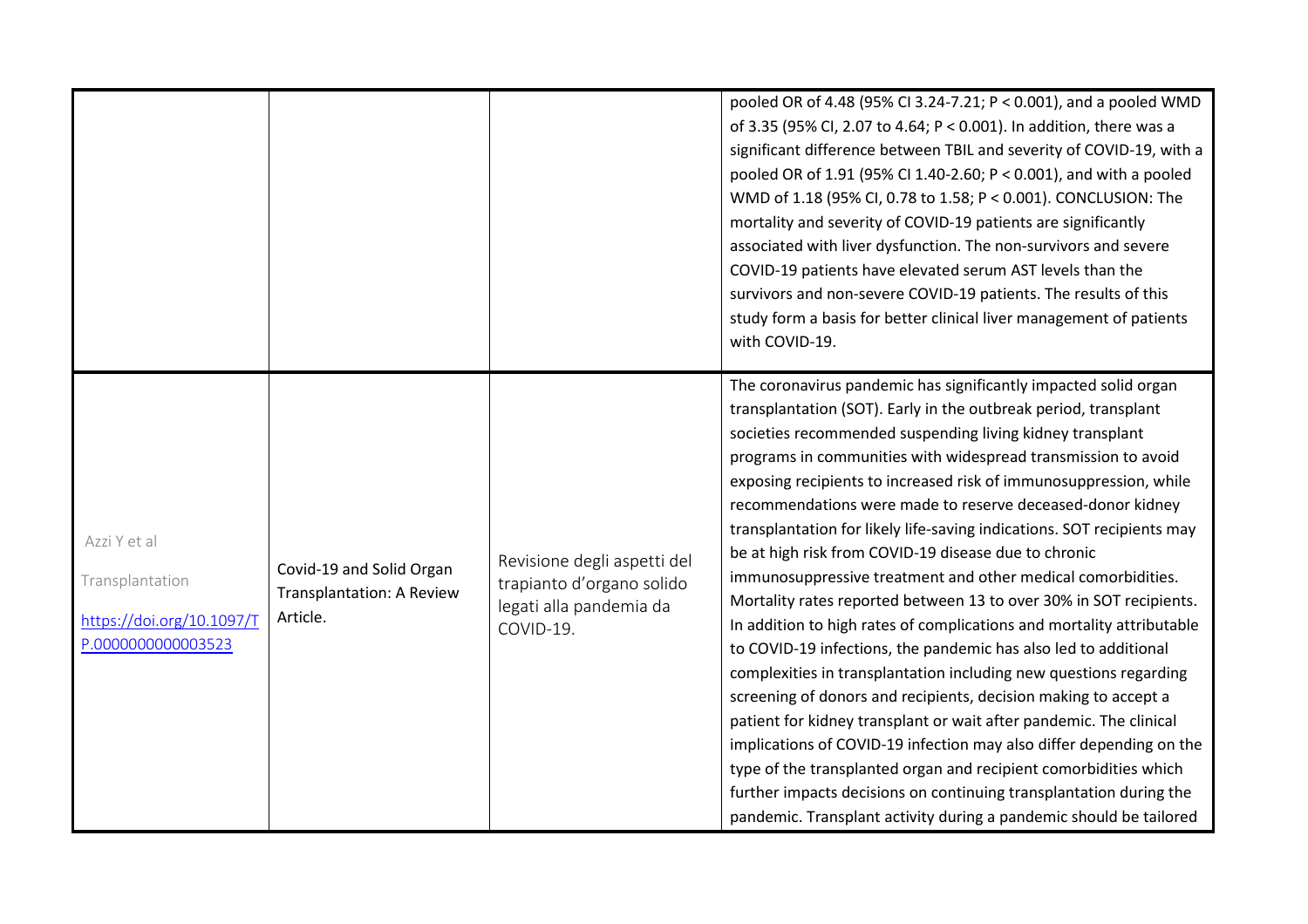|                                                                                                                          |                                                                                                                                                    |                                                                                                                                                                                                                                        | with careful selection of both donors and recipients. Furthermore,<br>while tremendous strides have been made in treatment strategies<br>and vaccinations, the impact of these in transplant recipients may<br>be attenuated in the setting of their immunosuppression. In this<br>review, we aim to summarize several aspects of COVID-19 in<br>transplantation, including the immune response to SARS-CoV-2,<br>SARS-CoV-2 diagnostics, clinical outcomes in SOT recipients and end<br>stage kidney disease patients, transplant activity during the<br>pandemic and treatment options for COVID-19 disease.                                                                                                                                                                    |
|--------------------------------------------------------------------------------------------------------------------------|----------------------------------------------------------------------------------------------------------------------------------------------------|----------------------------------------------------------------------------------------------------------------------------------------------------------------------------------------------------------------------------------------|-----------------------------------------------------------------------------------------------------------------------------------------------------------------------------------------------------------------------------------------------------------------------------------------------------------------------------------------------------------------------------------------------------------------------------------------------------------------------------------------------------------------------------------------------------------------------------------------------------------------------------------------------------------------------------------------------------------------------------------------------------------------------------------|
| Vishwanath W et al<br>JAMA<br>https://jamanetwork.com<br>/channels/health-<br>forum/fullarticle/277279<br>$\overline{5}$ | <b>Reimagining Cardiac</b><br>Rehabilitation in the Era of<br>Coronavirus Disease 2019                                                             | L'epidemia da COVID-19 ha<br>favorito l'affermarsi della<br>riabilitazione cardiologica<br>domiciliare, che<br>assicurerebbe gli stessi<br>risultati di quella<br>ospedaliera secondo recenti<br>studi.                                | The coronavirus pandemic has spurred significant growth in home-<br>based cardiology care, facilitated by delivery and financing<br>innovations. Since February 2020, the Centers for Medicare &<br>Medicaid Services have issued 190 ambulatory care waivers,<br>including allowing virtual cardiology visits. As a result, 25% to 34%<br>of Medicare beneficiaries have received telehealth care during the<br>pandemic, compared with less than 1% in 2016.1 On October 14, in<br>an unprecedented move, the Centers for Medicare and Medicaid<br>Services initiated reimbursements for virtual cardiac rehabilitation.<br>Lessons learned from virtual delivery during the pandemic should<br>inform delivery and payment reform for cardiac rehabilitation going<br>forward. |
| Wesley HS et al<br>JAMA<br>https://pubmed.ncbi.nlm.<br>nih.gov/33165621/                                                 | Effect of Hydroxychloroquine<br>on Clinical Status at 14 Days<br>in Hospitalized Patients With<br>COVID-19 : A Randomized<br><b>Clinical Trial</b> | Tral clinico multicentrico<br>che ha incluso 479 pazienti<br>ospedalizzati per COVID-19<br>ed è stato interrotto per<br>futilità del trattamento in<br>studio : il trattamento con<br>idrossiclorochina non<br>determina miglioramento | IMPORTANCE Data on the efficacy of hydroxychloroquine for the<br>treatment of coronavirus disease 2019 (COVID-19) are needed.<br>OBJECTIVE To determine whether hydroxychloroquine is an<br>Efficacious treatment for adults hospitalized with COVID-19.<br>DESIGN, SETTING, AND PARTICIPANTS This was a multicenter,<br>blinded, placebo-controlled randomized trial conducted at 34<br>hospitals in the US. Adults hospitalized with respiratory symptoms<br>from severe acute respiratory syndrome coronavirus 2 infection                                                                                                                                                                                                                                                     |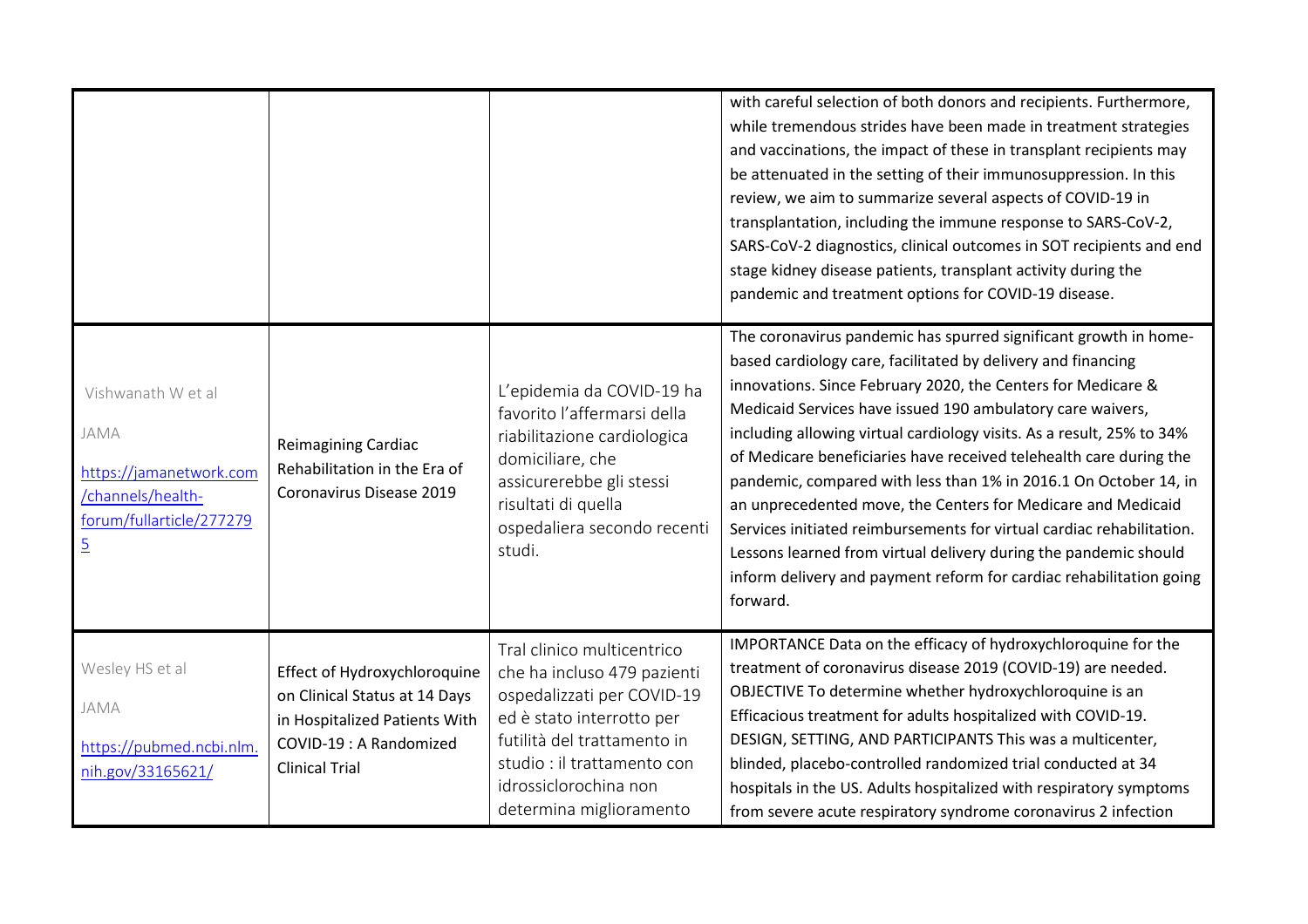|  | clinico a 14 giorni dalla | were enrolled between April 2 and June 19, 2020, with the last        |
|--|---------------------------|-----------------------------------------------------------------------|
|  | randomizzazione,          | outcome assessment on July 17, 2020. The planned sample size was      |
|  |                           | 510 patients, with interim analyses planned after every 102 patients  |
|  |                           | were enrolled. The trial was stopped at the fourth interim analysis   |
|  |                           | for futility with a sample size of 479 patients. INTERVENTIONS        |
|  |                           | Patients were randomly assigned to hydroxychloroquine (400mg)         |
|  |                           | twice daily for 2 doses, then 200mg twice daily for 8 doses) ( $n =$  |
|  |                           | 242) or placebo (n = 237). MAIN OUTCOMES AND MEASURES The             |
|  |                           | primary outcomewas clinical status 14 days after randomization as     |
|  |                           | assessed with a 7-category ordinal scale ranging from 1 (death) to 7  |
|  |                           | (discharged from the hospital and able to perform normal              |
|  |                           | Activities). The primary outcome was analyzed with a multivariable    |
|  |                           | proportional odds model, with an adjusted odds ratio (aOR) greater    |
|  |                           | than 1.0 indicating more favorable outcomes with                      |
|  |                           | hydroxychloroquine than placebo. The trial included 12 secondary      |
|  |                           | outcomes, including 28-day mortality. RESULTS Among 479 patients      |
|  |                           | who were randomized (median age, 57 years; 44.3% female;              |
|  |                           | 37.2% Hispanic/Latinx; 23.4% Black; 20.1% in the intensive care unit; |
|  |                           | 46.8% receiving supplemental oxygen without positive pressure;        |
|  |                           | 11.5% receiving noninvasive ventilation or nasal high-flow oxygen;    |
|  |                           | and 6.7% receiving invasive mechanical ventilation or extracorporeal  |
|  |                           | membrane oxygenation), 433 (90.4%) completed the primary              |
|  |                           | outcome assessment at 14 days and the remainder had clinical          |
|  |                           | status imputed. The median duration of symptoms prior to              |
|  |                           | randomization was 5 days (interquartile range [IQR], 3 to 7 days).    |
|  |                           | Clinical status on the ordinal outcome scale at 14 days did not       |
|  |                           | significantly differ between the hydroxychloroquine and placebo       |
|  |                           | groups (median [IQR] score, 6 [4-7] vs 6 [4-7]; aOR, 1.02 [95%CI,     |
|  |                           | 0.73 to 1.42]).                                                       |
|  |                           |                                                                       |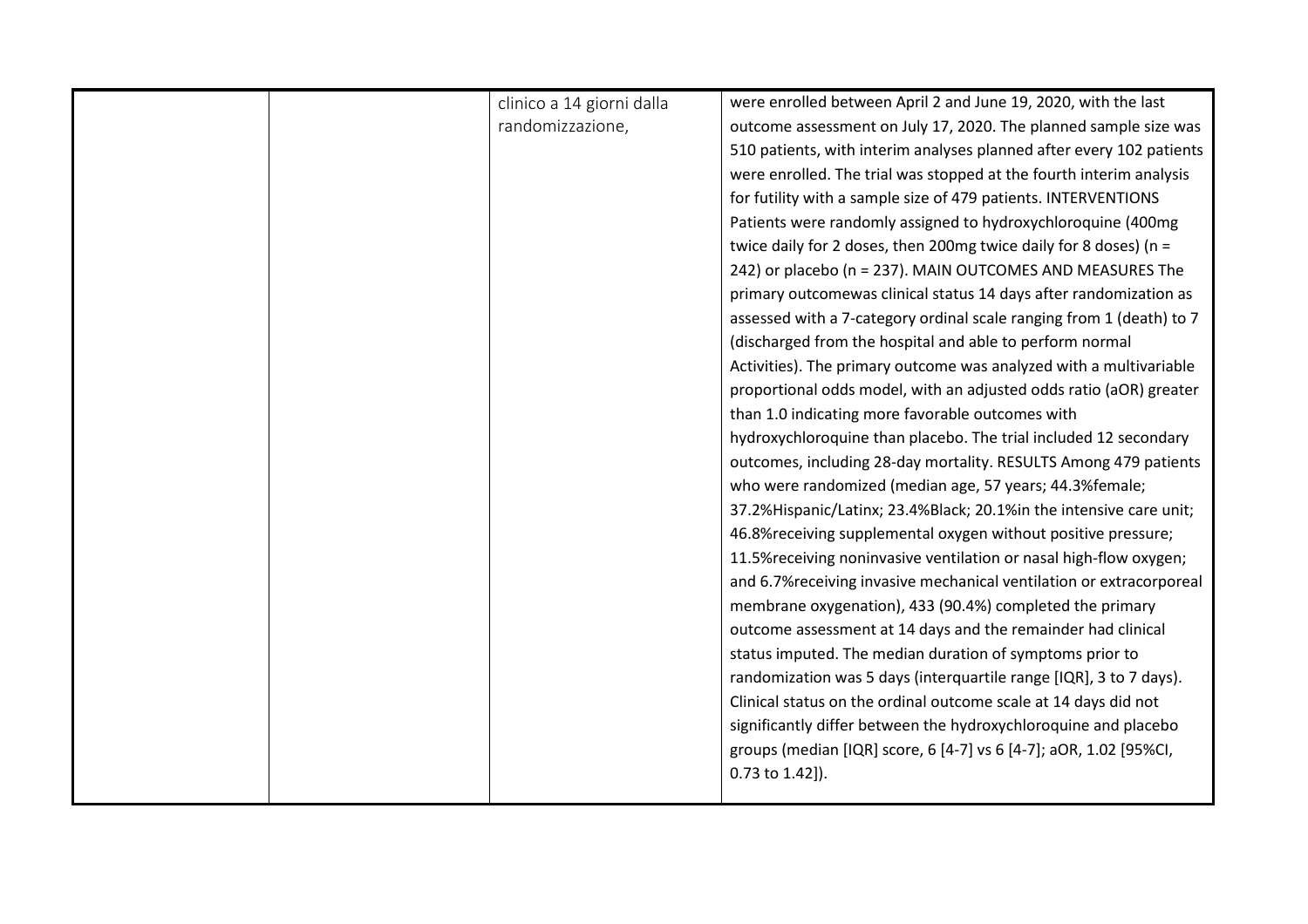None of the 12 secondary outcomes were significantly different between groups. At 28 days after randomization, 25 of 241 patients (10.4%) in the hydroxychloroquine group and 25 of 236 (10.6%) in the placebo group had died (absolute difference, −0.2%[95%CI, -5.7%to 5.3%]; aOR, 1.07 [95%CI, 0.54 to 2.09]). CONCLUSIONS AND RELEVANCE Among adults hospitalized with respiratory illness from COVID-19, treatment with hydroxychloroquine, compared with placebo, did not significantly improve clinical status at day 14. These findings do not support the use of hydroxychloroquine for treatment of COVID-19 among hospitalized adults. **Figure 3. Survival and Hospital Discharge Through 28 Days Following Randomization** Figure 2. Clinical Status on the Coronavirus Disease (COVID) Outcomes Scale 14 Days and 28 Days After Randomization lacebo: survival Hydroxychloroguine: 14 d After randomization 28 d After randomization (primary outcome) (secondary outcome) Clinical status (COVID Outcomes Scale category) 7: Discharged, no limitation in activity Hydroxychloroguine: hospital discharge · hosnital discharge 6: Discharged, limitation in activity 5: Hospitalized without oxygen 4: Hospitalized with oxyger 3: Noninvasive ventilation or high-flow nasal canne 2: Invasive mechanical ventilation or ECMO 1: Death P values Log-rank test for survival: .94 Gray test for hospital discharge: .51 3 4 5 6 7 8 9 10 11 12 13 14 15 16 17 18 19 20 21 22 23 24 25 26 27 28 Days after omizatio Hydroxychloroquine<br>(n = 242) Placeho Hydroxychloroquine Placebo<br>(n = 237)  $(n=237)$  $(n=242)$ Treatment group Misguided Use of La parabola How did medicine get to the point where so many studies were Saag MS dell'idrossiclorochina fra Hydroxychloroquine for conducted assessing the possible benefit of hydroxychloroquine, dubbie evidenze, supporter COVID-19: The Infusion of that led to nearly identical findings, and have been published in JAMA illustri e sincere speranze Politics Into Science major journals? dell'intera comunità medica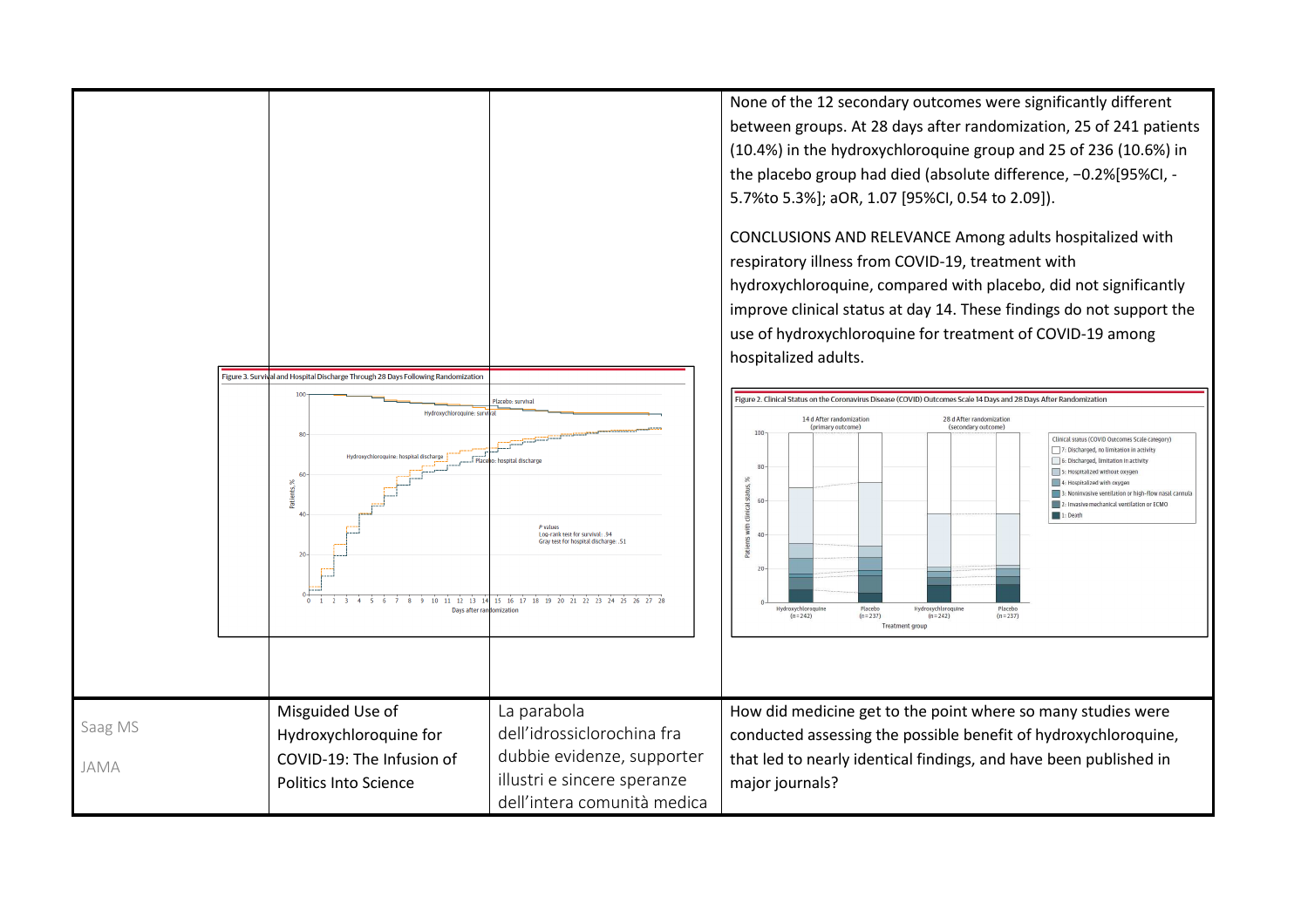| https://pubmed.ncbi.nlm.<br>nih.gov/33165507/                                              |                                                                                                                                                             | alle prese con la pandemia<br>da COVID-19.                                                                                                                                                                                                                                                         |                                                                                                                                                                                                                                                                                                                                                                                                                                                                                                                                                                                                                                                                                                                                                                                                                                                                                                                                                                                                                                                                                                                                                                                                                                                           |
|--------------------------------------------------------------------------------------------|-------------------------------------------------------------------------------------------------------------------------------------------------------------|----------------------------------------------------------------------------------------------------------------------------------------------------------------------------------------------------------------------------------------------------------------------------------------------------|-----------------------------------------------------------------------------------------------------------------------------------------------------------------------------------------------------------------------------------------------------------------------------------------------------------------------------------------------------------------------------------------------------------------------------------------------------------------------------------------------------------------------------------------------------------------------------------------------------------------------------------------------------------------------------------------------------------------------------------------------------------------------------------------------------------------------------------------------------------------------------------------------------------------------------------------------------------------------------------------------------------------------------------------------------------------------------------------------------------------------------------------------------------------------------------------------------------------------------------------------------------|
| Hoang TN et al<br>Cell<br>https://www.cell.com/cell<br>/fulltext/S0092-<br>8674(20)31466-5 | <b>Baricitinib treatment</b><br>resolves lower airway<br>macrophage inflammation<br>and neutrophil recruitment<br>in SARS-CoV-2-infected<br>rhesus macaques | L'inibitore di JAK1/2<br>baricitinib riduce la<br>produzione di citochine da<br>parte dei macrofagi alveolari<br>di scimmie Macaca mulatta<br>modello di infezione da<br>SARS-CoV-2 : supporto<br>all'utilizzo del farmaco per<br>l'infezione umana,<br>attualmente in studio in trial<br>clinici. | SARS-CoV-2 induced hypercytokinemia and inflammation are<br>critically associated with COVID-19 disease severity. Baricitinib, a<br>clinically approved JAK1/2 inhibitor, is currently being investigated<br>in COVID-19 clinical trials. Here, we investigated the immunologic<br>and virologic efficacy of baricitinib in a rhesus macaque model of<br>SARS-CoV-2 infection. Viral shedding measured from nasal and<br>throat swabs, bronchoalveolar lavages and tissues was not reduced<br>with baricitinib. Type-I IFN antiviral responses and SARS-CoV-2-<br>specific T-cell responses remained similar between the two groups.<br>Animals treated with baricitinib showed reduced inflammation,<br>decreased lung infiltration of inflammatory cells, reduced NETosis<br>activity, and more limited lung pathology. Importantly, baricitinib<br>treated animals had a rapid and remarkably potent suppression of<br>lung macrophages production of cytokines and chemokines<br>responsible for inflammation and neutrophil recruitment. These<br>data support a beneficial role for, and elucidate the immunological<br>mechanisms underlying, the use of baricitinib as a frontline<br>treatment for inflammation induced by SARS-CoV-2 infection. |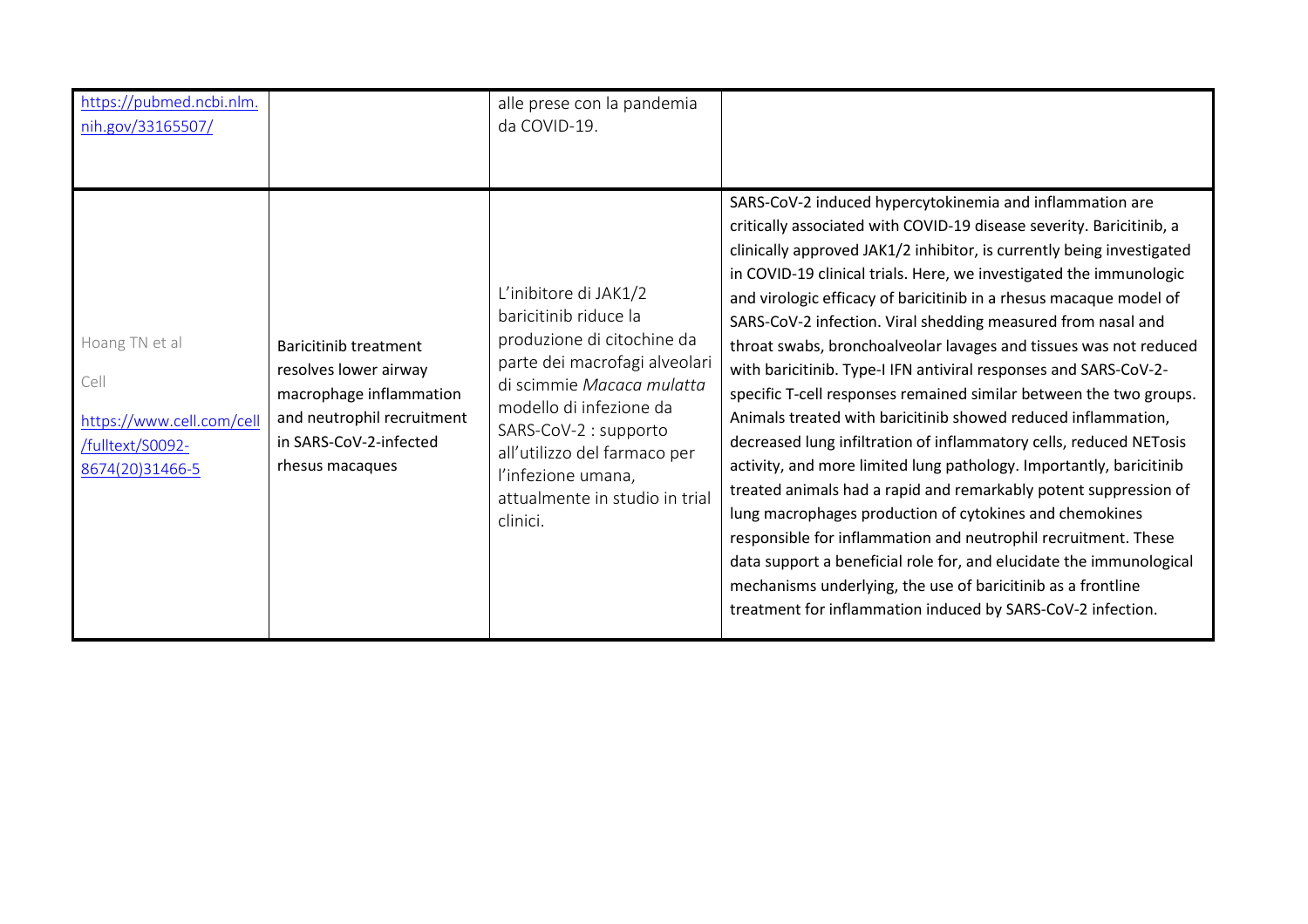|                                                                                                                                                                               |                                                                                                                                                      |                                                                                                                                                                                                                                                                                                                       | SARS-CoV-2:<br>+ Viral replication<br>Neutrophi<br>infection<br>+ Antiviral IFN response<br>ctivated T ce<br>+ Inflammatory cytokines<br>and chemokines: : : ::<br>Infected type<br>Macrophage<br>IL-6, TNF-α, IL-1β, IL-10,<br>Il alveolar cell<br>IL-8, CXCL3<br>+ Neutrophil and<br>macrophage recruitment<br>+ Netosis activity<br>+ Activated T cells<br>+ Viral replication<br>SARS-CoV-2-<br>b<br>+ Antiviral IFN response<br>infection<br>↓ Inflammatory cytokines<br>and chemokines<br><b>Baricitinib</b><br><b>↓ Neutrophil and</b><br>macrophage recruitment<br><b>↓ Netosis activity</b><br><b>↓ Activated T cells</b>                                                                                                                                |
|-------------------------------------------------------------------------------------------------------------------------------------------------------------------------------|------------------------------------------------------------------------------------------------------------------------------------------------------|-----------------------------------------------------------------------------------------------------------------------------------------------------------------------------------------------------------------------------------------------------------------------------------------------------------------------|-------------------------------------------------------------------------------------------------------------------------------------------------------------------------------------------------------------------------------------------------------------------------------------------------------------------------------------------------------------------------------------------------------------------------------------------------------------------------------------------------------------------------------------------------------------------------------------------------------------------------------------------------------------------------------------------------------------------------------------------------------------------|
| Taccone FS et al<br>Critical Care Medicine<br>https://journals.lww.com/<br>ccmjournal/Fulltext/2020<br>/11000/Higher Intensity<br>Thromboprophylaxis_Reg<br>imens_and.36.aspx | <b>Higher Intensity</b><br>Thromboprophylaxis<br><b>Regimens and Pulmonary</b><br>Embolism in Critically III<br>Coronavirus Disease 2019<br>Patients | Studio retrospettivo su dati<br>raccolti prospetticamente su<br>49 pazienti sottoposti a<br>ventilazione meccanica per<br>COVID-19 : il 33% ha<br>embolia polmonare, meno<br>frequente in chi è trattato<br>con profilassi anticoagulante<br>aumentata (4000 UI ogni 12<br>ore) rispetto alla profilassi<br>standard. | Objectives: To assess the role of thromboprophylaxis regimens on<br>the occurrence of pulmonary embolism in coronavirus disease 2019<br>patients.<br>Design: Retrospective analysis of prospectively collected data on<br>coronavirus disease 2019 patients, included between March 10,<br>and April 30, 2020.<br>Setting: ICU of an University Hospital in Belgium.<br>Patients and Interventions: Critically ill adult mechanically<br>ventilated coronavirus disease 2019 patients were eligible if they<br>underwent a CT pulmonary angiography, as part of the routine<br>management in case of persistent hypoxemia or respiratory<br>deterioration. The primary endpoint of this study was the<br>occurrence of pulmonary embolism according to the use of |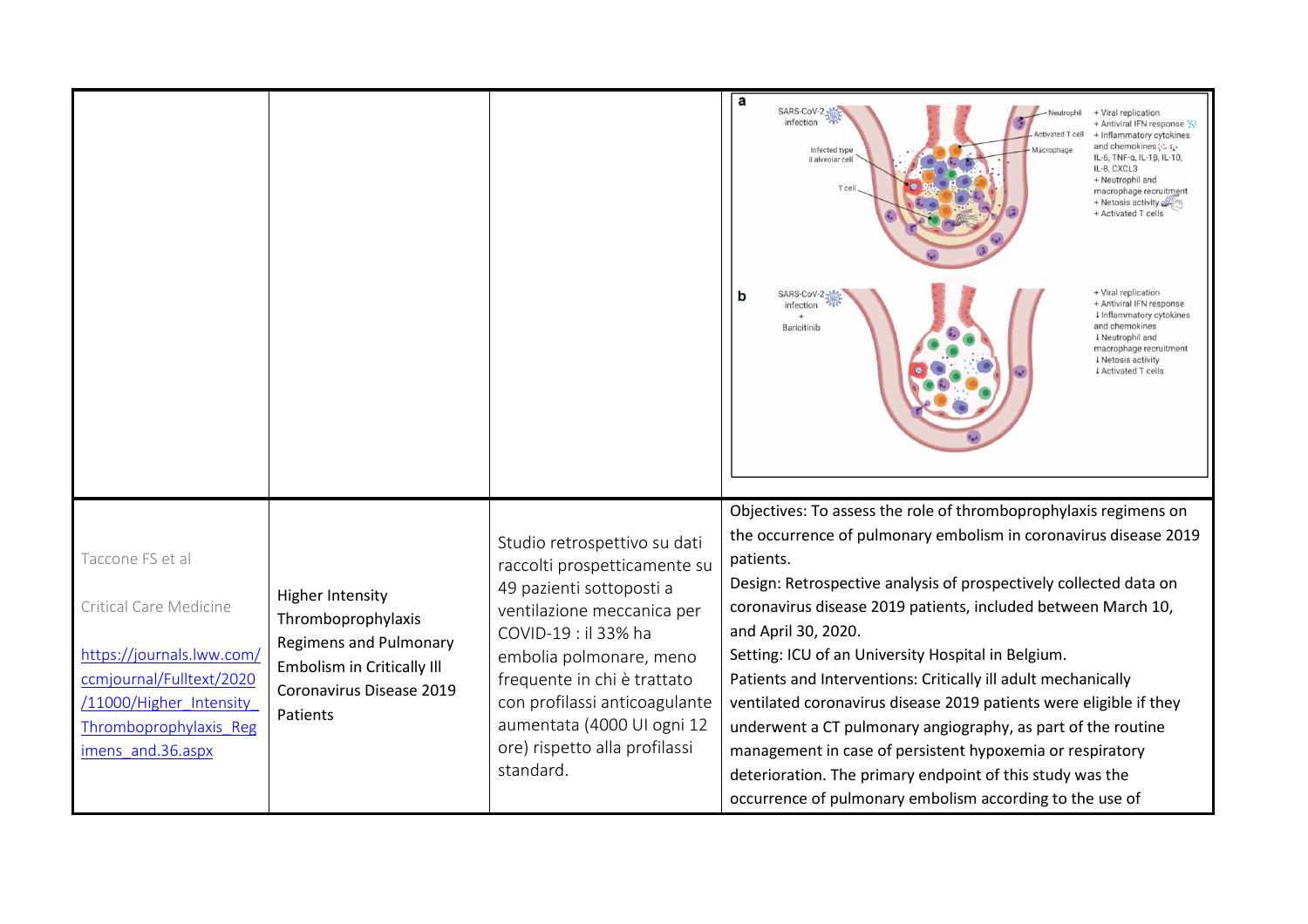|                                                                                              |                                                                                                                            |                                                                                                                                                                                                                        | standard thromboprophylaxis (i.e. subcutaneous enoxaparin 4,000<br>international units once daily) or high regimen thromboprophylaxis<br>(i.e. subcutaneous enoxaparin 4,000 international units bid or<br>therapeutic unfractioned heparin).<br>Measurements and Main Results: Of 49 mechanically ventilated<br>coronavirus disease 2019, 40 underwent CT pulmonary angiography<br>after a median of 7 days (4-8 d) since ICU admission and 12 days (9-<br>16 d) days since the onset of symptoms. Thirteen patients (33%)<br>were diagnosed of pulmonary embolism, which was bilateral in six<br>patients and localized in the right lung in seven patients. D-dimers<br>on the day of CT pulmonary angiography had a predictive accuracy<br>of 0.90 (95% Cls: 0.78-1.00) for pulmonary embolism. The use of<br>high-regimen thromboprophylaxis was associated with a lower<br>occurrence of pulmonary embolism (2/18; 11%) than standard<br>regimen (11/22, 50%-odds ratio 0.13 [0.02-0.69]; p = 0.02); this<br>difference remained significant even after adjustment for<br>confounders. Six patients with pulmonary embolism (46%) and 14<br>patients without pulmonary embolism (52%) died at ICU discharge<br>(odds ratio 0.79 [0.24-3.26]; $p = 0.99$ ).<br>Conclusions: In this study, one third of coronavirus disease 2019<br>mechanically ventilated patients have a pulmonary embolism visible<br>on CT pulmonary angiography. High regimen thromboprophylaxis<br>may decrease the occurrence of such complication. |
|----------------------------------------------------------------------------------------------|----------------------------------------------------------------------------------------------------------------------------|------------------------------------------------------------------------------------------------------------------------------------------------------------------------------------------------------------------------|----------------------------------------------------------------------------------------------------------------------------------------------------------------------------------------------------------------------------------------------------------------------------------------------------------------------------------------------------------------------------------------------------------------------------------------------------------------------------------------------------------------------------------------------------------------------------------------------------------------------------------------------------------------------------------------------------------------------------------------------------------------------------------------------------------------------------------------------------------------------------------------------------------------------------------------------------------------------------------------------------------------------------------------------------------------------------------------------------------------------------------------------------------------------------------------------------------------------------------------------------------------------------------------------------------------------------------------------------------------------------------------------------------------------------------------------------------------------------------------------------------------------------------|
| Avanzato VA et al<br>Cell<br>https://www.cell.com/cell<br>/fulltext/S0092-<br>8674(20)31456- | Case Study: Prolonged<br>infectious SARS-CoV-2<br>shedding from an<br>asymptomatic<br>immunocompromised cancer<br>patient. | Caso clinico di una paziente<br>neoplastica con COVID-19<br>che ha presentato<br>emissione di SARS-CoV-2<br>infettivo (come dimostrato<br>da crescita in coltura<br>cellulare) fino a 70 giorni<br>dalla diagnosi e la | Long-term SARS-CoV-2 shedding was observed from the upper<br>respiratory tract of a female immunocompromised patient with<br>chronic lymphocytic leukemia and acquired<br>hypogammaglobulinemia. Shedding of infectious SARS-CoV-2 was<br>observed up to 70 days, and genomic and subgenomic RNA up to<br>105 days past initial diagnosis. The infection was not cleared after a<br>first treatment with convalescent plasma, suggesting limited impact                                                                                                                                                                                                                                                                                                                                                                                                                                                                                                                                                                                                                                                                                                                                                                                                                                                                                                                                                                                                                                                                          |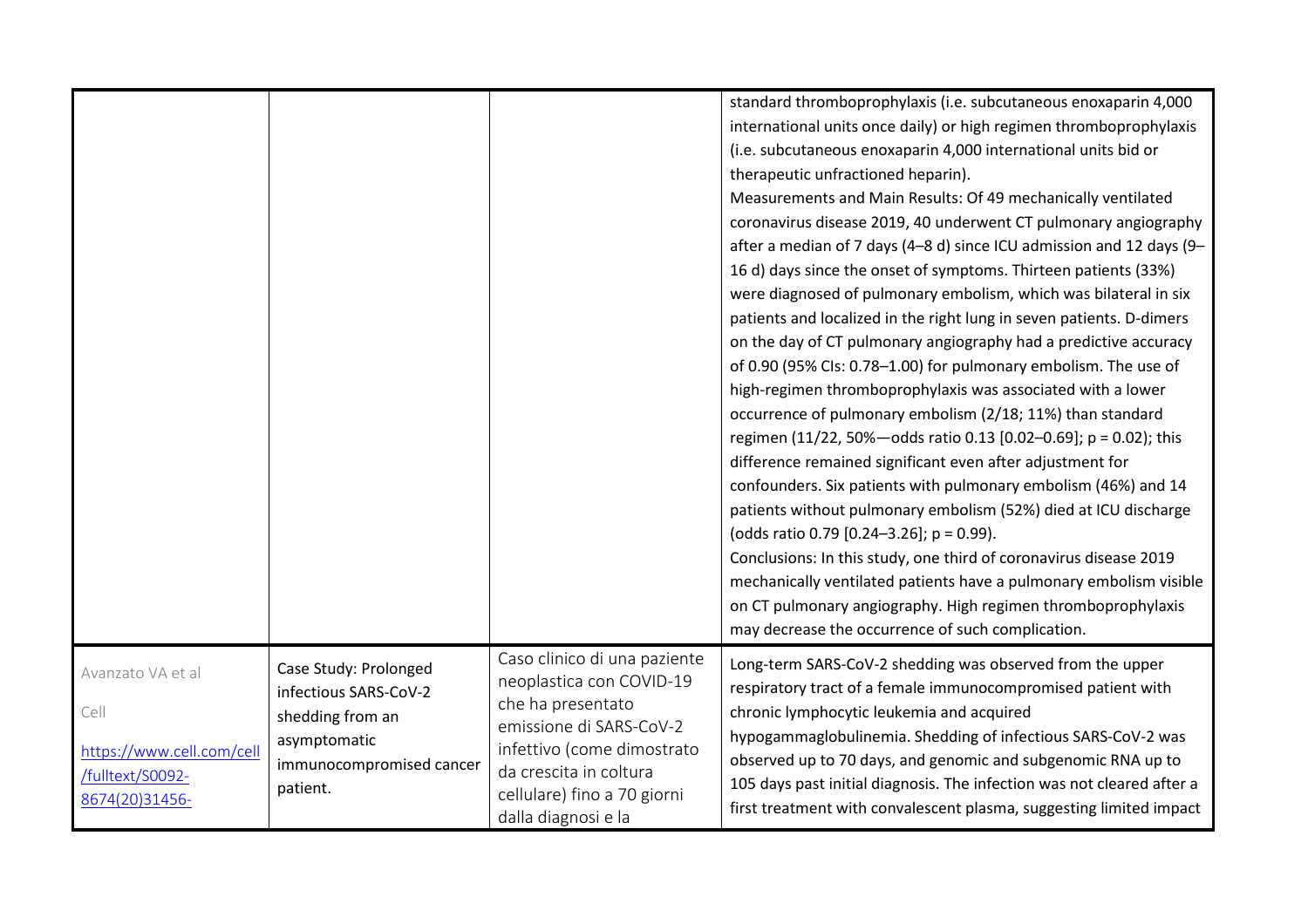## 2?utm\_medium=homepa

ge

persistenza di tampone molecolare positivo fino a 105 giorni. Inoltre, il sequenziamento del virus isolato nel corso della malattia dimostra una evoluzione di esso all'interno dell'ospite.

on SARS-CoV-2 in the upper respiratory tract within this patient. Several weeks after a second convalescent plasma transfusion, SARS-CoV-2 RNA was no longer detected. We observed marked within-host genomic evolution of SARS-CoV-2, with continuous turnover of dominant viral variants. However, replication kinetics in Vero E6 cells and primary human alveolar epithelial tissues were not affected. Our data indicate that certain immunocompromised patients may shed infectious virus for longer durations than previously recognized. Detection of subgenomic RNA is recommended in persistently SARS-CoV-2 positive individuals as a proxy for shedding of infectious virus.

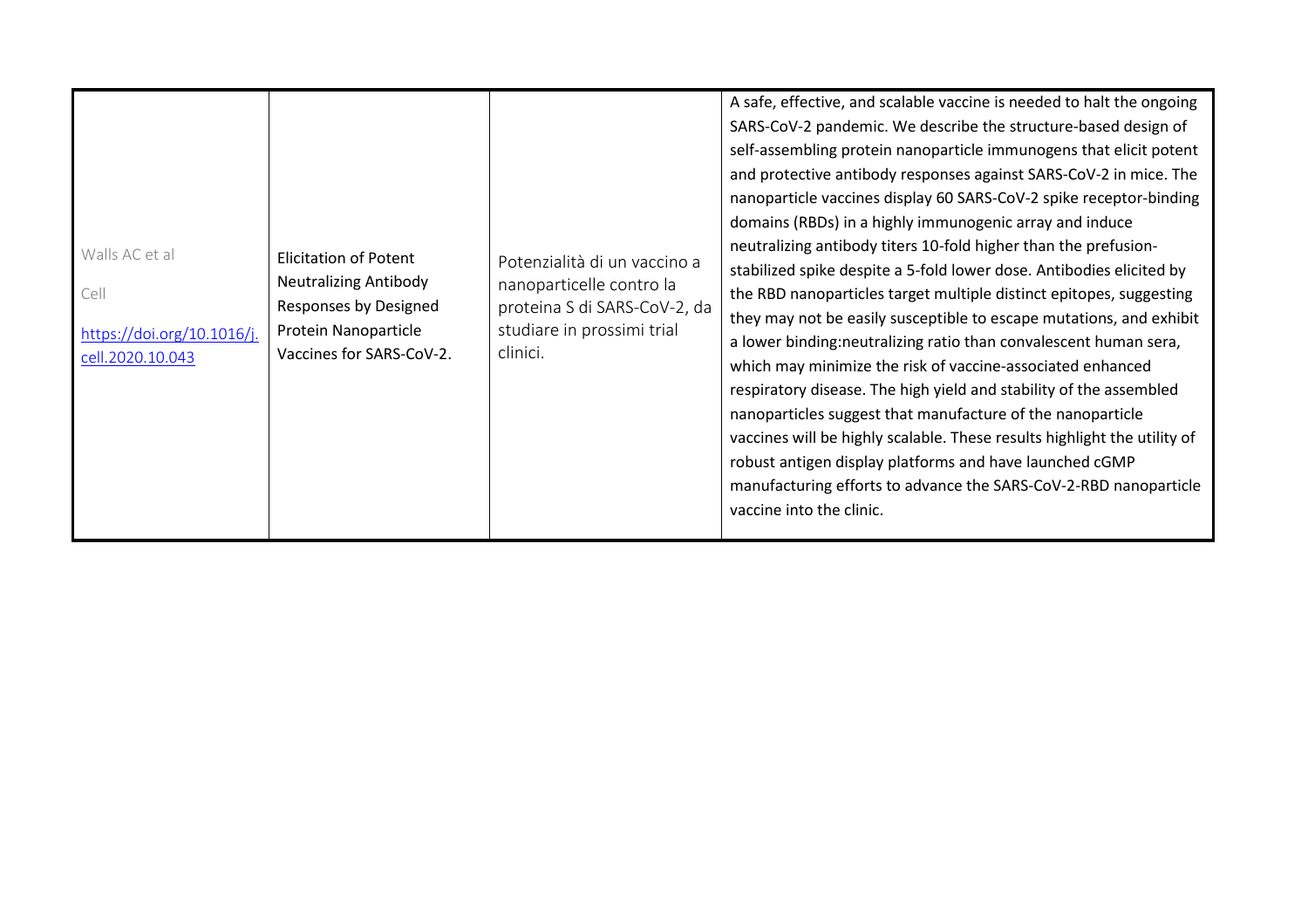|                   |                                                           |                                                                                                            | SARS-CoV-2                                                                                                                            | <b>RBD Nanoparticle</b> |  |
|-------------------|-----------------------------------------------------------|------------------------------------------------------------------------------------------------------------|---------------------------------------------------------------------------------------------------------------------------------------|-------------------------|--|
|                   |                                                           |                                                                                                            | <b>RBD</b>                                                                                                                            | Vaccine                 |  |
|                   |                                                           |                                                                                                            | <b>ANTIGE</b>                                                                                                                         | <b>ANTIGEN</b>          |  |
|                   |                                                           |                                                                                                            |                                                                                                                                       |                         |  |
|                   |                                                           |                                                                                                            |                                                                                                                                       |                         |  |
|                   |                                                           |                                                                                                            |                                                                                                                                       |                         |  |
|                   |                                                           |                                                                                                            | <b>B CELL</b>                                                                                                                         | <b>B CELL</b>           |  |
|                   |                                                           |                                                                                                            | RBD Nanoparticle Vaccine                                                                                                              |                         |  |
|                   |                                                           |                                                                                                            |                                                                                                                                       |                         |  |
|                   |                                                           |                                                                                                            |                                                                                                                                       |                         |  |
|                   |                                                           |                                                                                                            | SARS-CoV-2 is a biphasic illness characterized by a first flu-like                                                                    |                         |  |
| D'Alessio A et al | Low-dose ruxolitinib plus<br>steroid in severe SARS-CoV-2 | Effetto favorevole<br>dell'inibitore di JAK1/2<br>ruxolitinib sulla mortalità da<br>COVID-19 in un piccolo | phase, followed by a pulmonary and systemic disease, in which a<br>dysregulated cytokine storm may lead to acute respiratory distress |                         |  |
| Leukemia          | pneumonia                                                 |                                                                                                            | (ARDS) and death. JAK-STAT inhibitors block the common pathway                                                                        |                         |  |
|                   |                                                           | of cytokine activation, may reduce the over-exuberant                                                      |                                                                                                                                       |                         |  |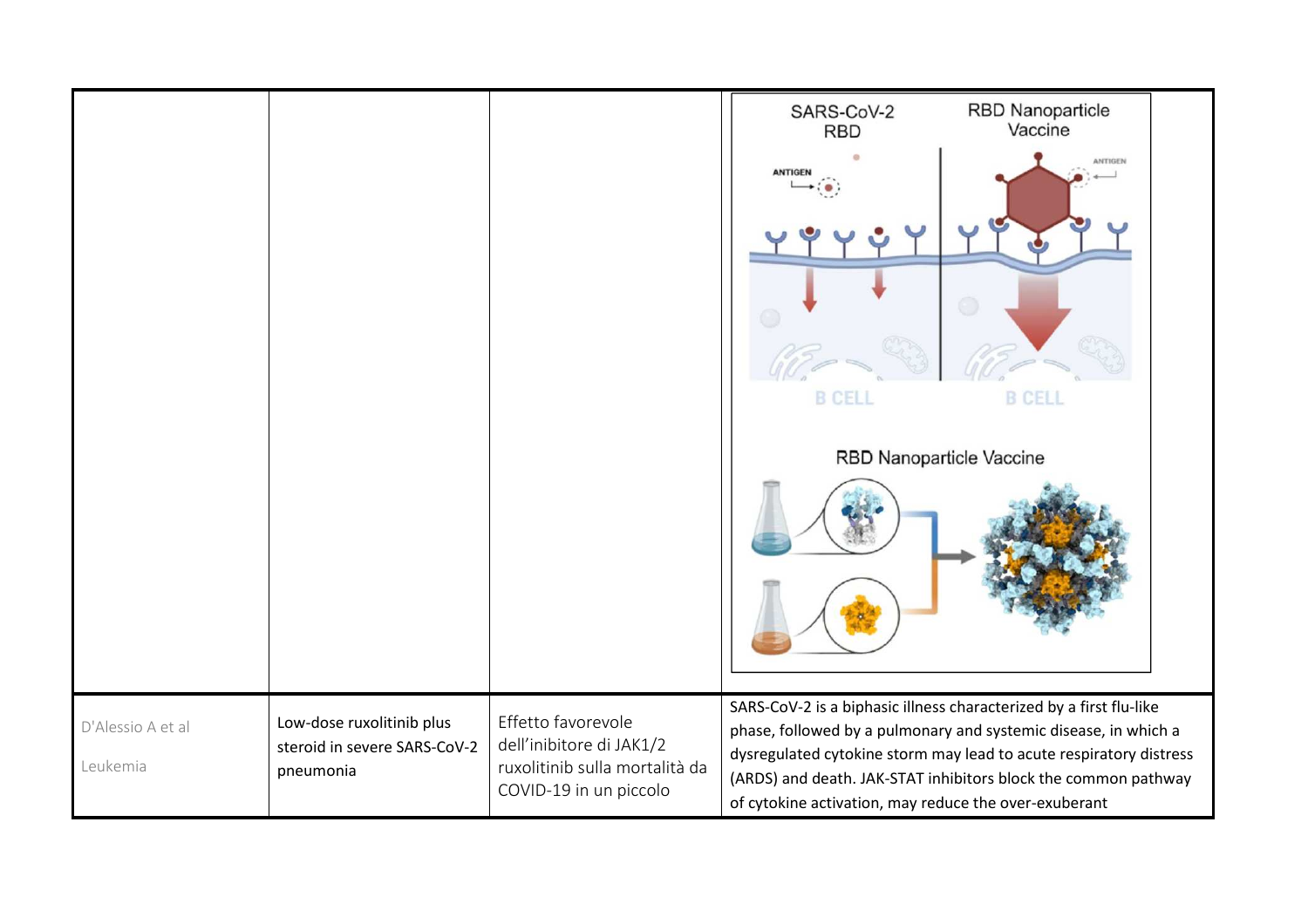| https://doi.org/10.1038/s<br>41375-020-01087-z                                 |                                                                       | studio clinico non<br>randomizzato.                                                                                                                                                                               | inflammatory reaction and decrease mortality. Ruxolitinib is a JAK 1<br>and 2 (Janus Kinase) inhibitor used in the treatment of<br>myelofibrosis, policytemia vera and hemophagocytic<br>lymphohistiocytosis, which is characterized by a cytokine<br>derangement similar to what observed in SARS-CO-V2 infection.                                                                              |  |  |
|--------------------------------------------------------------------------------|-----------------------------------------------------------------------|-------------------------------------------------------------------------------------------------------------------------------------------------------------------------------------------------------------------|--------------------------------------------------------------------------------------------------------------------------------------------------------------------------------------------------------------------------------------------------------------------------------------------------------------------------------------------------------------------------------------------------|--|--|
|                                                                                |                                                                       |                                                                                                                                                                                                                   | 100<br>90<br>80<br>70<br>60<br>Survival (%)<br>50<br><b>Controls</b><br><b>Treated group</b><br>40<br>latio: 4.65 (CI 95% 1.65 - 12.7)<br>30<br>g Rank: p=0.0034<br>20<br>10<br>$\Omega$<br>10<br>15<br>$\Omega$<br>20<br>25<br>30<br>$\overline{p}$<br>35<br>40<br>45<br>Days<br>Number at Risk<br>Treated group 32<br>29<br>30<br>29<br>29<br>43<br>30<br>25<br>25<br>25<br>Controls           |  |  |
| Letizia AG et al<br>NEJM<br>https://www.nejm.org/do<br>i/full/10.1056/NEJMoa20 | SARS-CoV-2 Transmission<br>among Marine Recruits<br>during Quarantine | Diffusione di SARS-CoV-2 fra<br>1848 reclute dei Marines<br>negli USA, sottoposti a un<br>periodo di quaratena a casa<br>e quindi due settimane di<br>ritiro in caserma con misure<br>di distanziamento sociale : | BACKGROUND: The efficacy of public health measures to control<br>the transmission of severe acute respiratory syndrome coronavirus<br>2 (SARS-CoV-2) has not been well studied in young adults.<br>METHODS: We investigated SARS-CoV-2 infections among U.S.<br>Marine Corps recruits who underwent a 2-week quarantine at home<br>followed by a second supervised 2-week quarantine at a closed |  |  |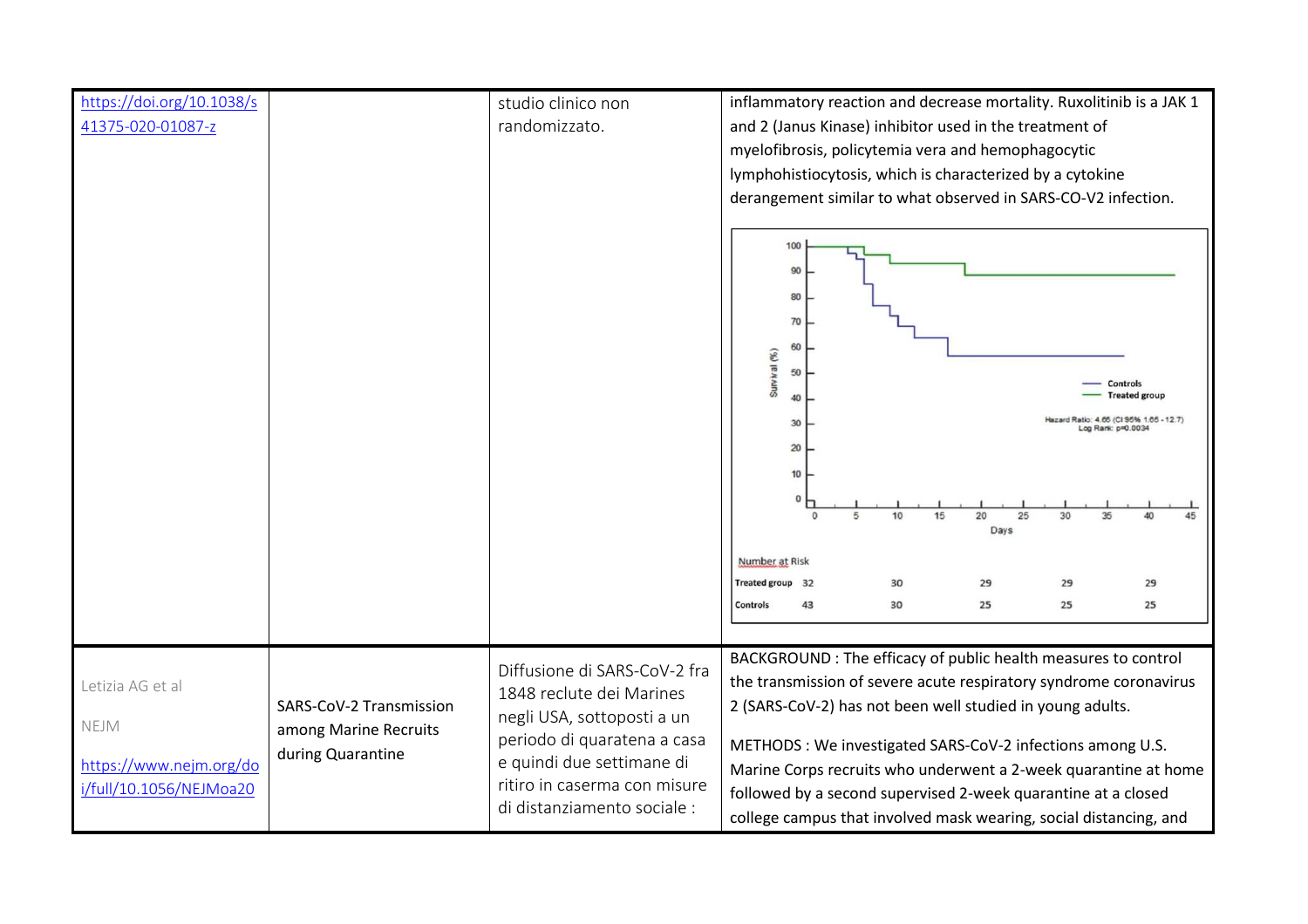| 29717?query=featured_c | 2% di positivi a 14 giorni di | daily temperature and symptom monitoring. Study volunteers were      |
|------------------------|-------------------------------|----------------------------------------------------------------------|
| oronavirus             | quarantena in caserma.        | tested for SARS-CoV-2 by means of quantitative polymerase-chain-     |
|                        |                               | reaction (qPCR) assay of nares swab specimens obtained between       |
|                        |                               | the time of arrival and the second day of supervised quarantine and  |
|                        |                               | on days 7 and 14. Recruits who did not volunteer for the study       |
|                        |                               | underwent qPCR testing only on day 14, at the end of the             |
|                        |                               | quarantine period. We performed phylogenetic analysis of viral       |
|                        |                               | genomes obtained from infected study volunteers to identify          |
|                        |                               | clusters and to assess the epidemiologic features of infections.     |
|                        |                               | RESULTS : A total of 1848 recruits volunteered to participate in the |
|                        |                               | study; within 2 days after arrival on campus, 16 (0.9%) tested       |
|                        |                               | positive for SARS-CoV-2, 15 of whom were asymptomatic. An            |
|                        |                               | additional 35 participants (1.9%) tested positive on day 7 or on day |
|                        |                               | 14. Five of the 51 participants (9.8%) who tested positive at any    |
|                        |                               | time had symptoms in the week before a positive qPCR test. Of the    |
|                        |                               | recruits who declined to participate in the study, 26 (1.7%) of the  |
|                        |                               | 1554 recruits with available qPCR results tested positive on day 14. |
|                        |                               | No SARS-CoV-2 infections were identified through clinical qPCR       |
|                        |                               | testing performed as a result of daily symptom monitoring. Analysis  |
|                        |                               | of 36 SARS-CoV-2 genomes obtained from 32 participants revealed      |
|                        |                               | six transmission clusters among 18 participants. Epidemiologic       |
|                        |                               | analysis supported multiple local transmission events, including     |
|                        |                               | transmission between roommates and among recruits within the         |
|                        |                               | same platoon.                                                        |
|                        |                               | CONCLUSIONS : Among Marine Corps recruits, approximately 2%          |
|                        |                               | who had previously had negative results for SARS-CoV-2 at the        |
|                        |                               | beginning of supervised quarantine, and less than 2% of recruits     |
|                        |                               | with unknown previous status, tested positive by day 14. Most        |
|                        |                               | recruits who tested positive were asymptomatic, and no infections    |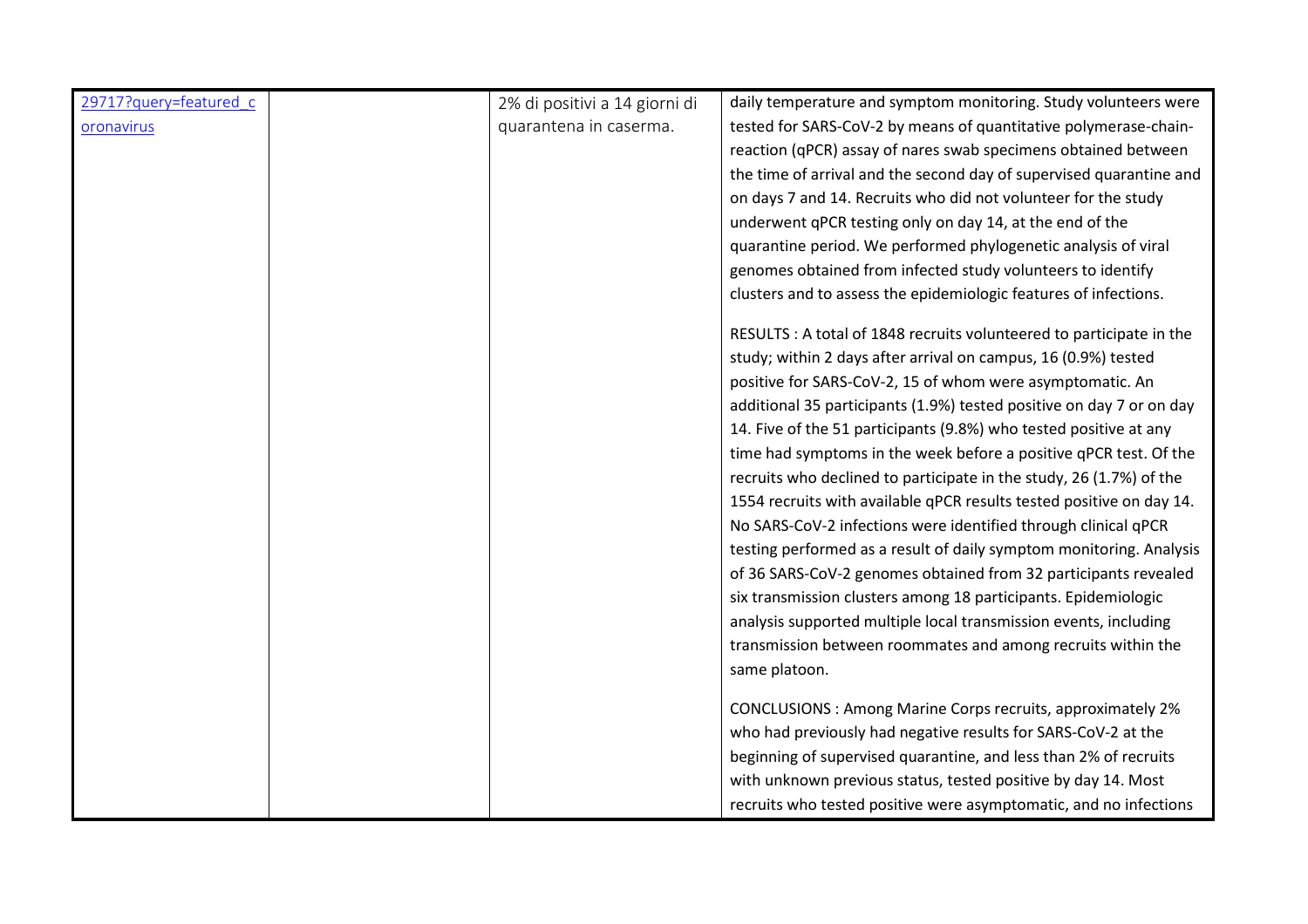|                                                                                              |                                                                            |                                                                                                                                 | were detected through daily symptom monitoring. Transmission<br>clusters occurred within platoons.                                                                                                                                                                                                                                                                                                                                                                                                                                                                                                                                                                                                                                                                                                                                                                                                                                                                                                                                                                                                                                                                                                                                                                                                                                                                                                                                                                                                                                                                                                                                                                                                                                                                                                                                                                                                                                                                                                                  |
|----------------------------------------------------------------------------------------------|----------------------------------------------------------------------------|---------------------------------------------------------------------------------------------------------------------------------|---------------------------------------------------------------------------------------------------------------------------------------------------------------------------------------------------------------------------------------------------------------------------------------------------------------------------------------------------------------------------------------------------------------------------------------------------------------------------------------------------------------------------------------------------------------------------------------------------------------------------------------------------------------------------------------------------------------------------------------------------------------------------------------------------------------------------------------------------------------------------------------------------------------------------------------------------------------------------------------------------------------------------------------------------------------------------------------------------------------------------------------------------------------------------------------------------------------------------------------------------------------------------------------------------------------------------------------------------------------------------------------------------------------------------------------------------------------------------------------------------------------------------------------------------------------------------------------------------------------------------------------------------------------------------------------------------------------------------------------------------------------------------------------------------------------------------------------------------------------------------------------------------------------------------------------------------------------------------------------------------------------------|
| Buonsenso D et al<br>Frontiers in Pediatrics<br>https://doi.org/10.3389/f<br>ped.2020.582798 | A Pediatric Strategy for the<br>Next Phase of the SARS-CoV-<br>2 Pandemic. | Proposte per affrontare in<br>modo efficace una seconda<br>ondata di pandemia da<br>SARS-CoV-2 nella<br>popolazione pediatrica. | Although the first wave of the SARS-CoV-2 pandemic relatively<br>spared children, the next winter season will put a strain on health<br>systems including pediatric services. Clinical staff managing children<br>will need to deal not only with suspected cases of COVID-19, but<br>also with the classic infectious agents that involve children during<br>cold seasons. It will be necessary for physicians, institutions, policy<br>makers, and families to prepare themselves for difficulties of this<br>phase of the pandemic. Otherwise, the same problems experienced<br>during the first wave of SARS-CoV-2, including shortages of human<br>resources, personal protective equipment, and uncertainty, will be<br>exacerbated by significant issues in hospital capacity. Here we<br>highlight the potential role of improved vaccination services, school<br>reorganization, home-outpatient-inpatients flows and telemedicine<br>services in order to face the coming winter season.<br>Acute child - ambulance transport<br><b>SICK CHILD</b><br>Home<br>Screening at home with<br>Treatmen<br><b>Advanced telemedicine</b><br>And F-UP<br>evaluation<br>Treatment<br>And F-UP<br><b>Outpatien</b><br>At risk<br>Low risk<br><b>Doubtfull</b><br>update in 12-24 hours<br>e medical eval<br>send to<br>Pediatricians trained in POCUS advisable<br>with telemedicine<br>or send to<br>cover Sam-Spin Monday!<br>outpatient Uni<br>leed<br>admission<br>Hospita<br>at-risk patients:<br>Pediatric emergency departs<br>PPE available<br>edicated areas for high and low risk patie<br>Ped Emergency physicians trained in POCUS<br>FIGURE 2   Child health care reorganization in the early post-COVID-19 pandemic. A better flow and interaction between families, family pediatrician/get<br>practitioners, and hospital pediatricians, as well impler<br>entation of telemedicine services, are needed to prevent overflow of patients in the emergency depa<br>ed saturation of hospital resource |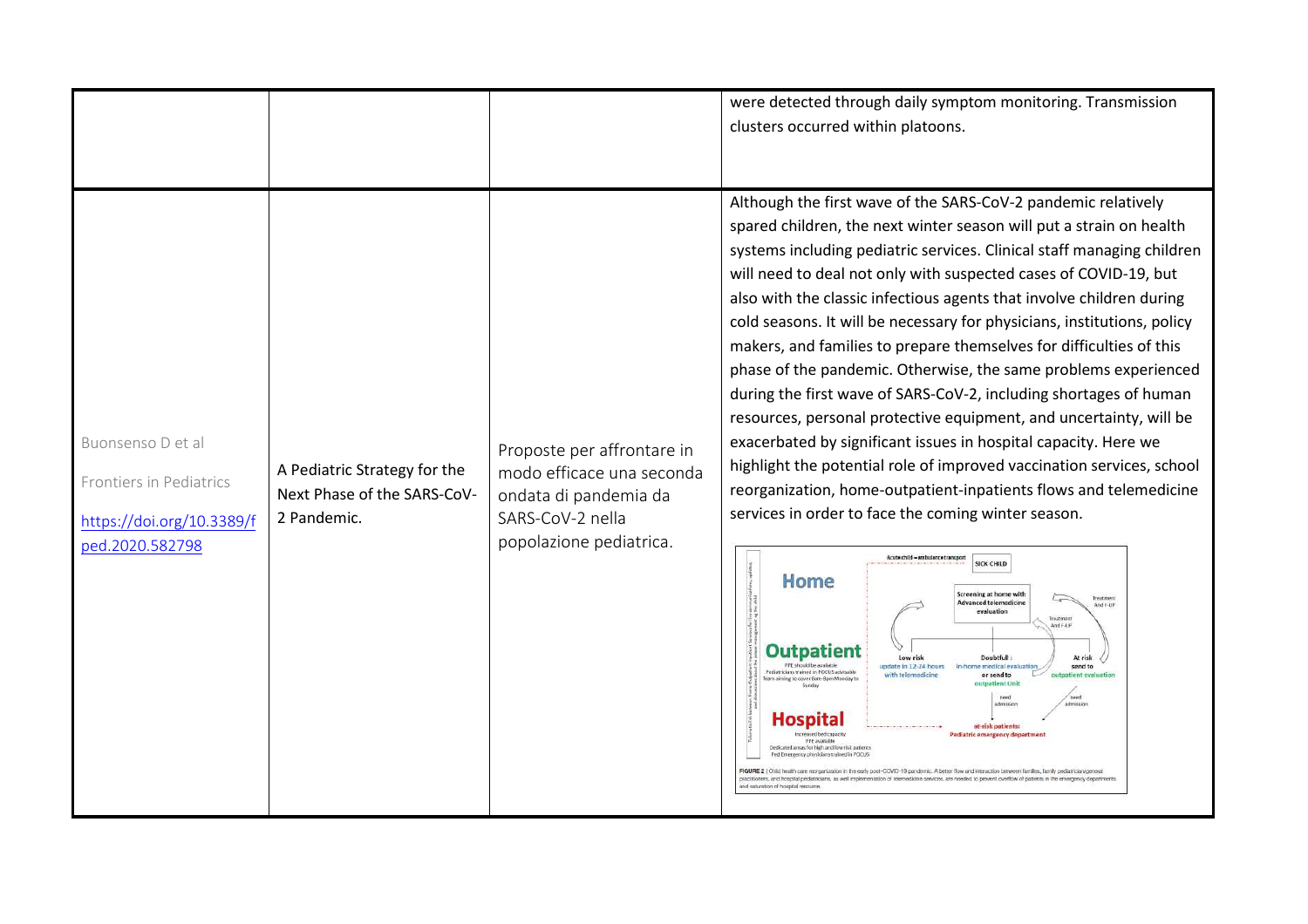| Liotti FM et al<br>JAMA<br>https://jamanetwork.com<br>/journals/jama/fullarticle/<br>10.1001/jamainternmed.<br>2020.7570?utm_campaig<br>%20n=articlePDF%26utm<br>medium=articlePDFlink<br>%26utm source=articleP<br>DF%26utm content=jam<br>aintern%20med.2020.757<br>$\underline{0}$ | Assessment of SARS-CoV-2<br>RNA Test Results Among<br>Patients Who Recovered<br>From COVID-19 With Prior<br><b>Negative Results</b> | Caratteristiche di 32/176<br>(18%) pazienti guariti da<br>COVID-19 con doppio<br>tampone negativo, che<br>hanno presentato<br>nuovamente tampone<br>nasofaringeo positivo per<br>SARS-CoV-2 al follow up. | Some patients who have recovered from coronavirus disease 2019<br>(COVID-19) with documented negative real-time polymerase chain<br>reaction (RT-PCR) results at the time of recovery have had<br>subsequent positive RT-PCR test results for severe acute respiratory<br>syndrome coronavirus 2 (SARS-CoV-2) in the absence of any<br>symptoms suggestive of new infection. It is unknown whether such<br>patients are infectious and whether they should be quarantined.<br>Real-time PCR is not a viral culture and does not allow<br>determination of whether the virus is viable and transmissible. We<br>investigated RT-PCR retested positive nasal/oropharyngeal swab<br>(NOS) samples from recovered patients with COVID-19 with prior<br>negative results for the presence of replicative SARS-CoV-2 RNA.                                                                                                                                                                                                                 |
|---------------------------------------------------------------------------------------------------------------------------------------------------------------------------------------------------------------------------------------------------------------------------------------|-------------------------------------------------------------------------------------------------------------------------------------|-----------------------------------------------------------------------------------------------------------------------------------------------------------------------------------------------------------|-------------------------------------------------------------------------------------------------------------------------------------------------------------------------------------------------------------------------------------------------------------------------------------------------------------------------------------------------------------------------------------------------------------------------------------------------------------------------------------------------------------------------------------------------------------------------------------------------------------------------------------------------------------------------------------------------------------------------------------------------------------------------------------------------------------------------------------------------------------------------------------------------------------------------------------------------------------------------------------------------------------------------------------|
| Kim PS et al<br>JAMA<br>https://jamanetwork.com<br>/journals/jama/fullarticle/<br>2773058                                                                                                                                                                                             | Therapy for Early COVID-19<br><b>A Critical Need</b>                                                                                | Una terapia per i casi lievi di<br>COVID-19, gestiti fuori<br>dall'ospedale, non è<br>disponibile mentre sarebbe<br>molto utile anche al fine di<br>alleggerire la pressione sui<br>sistemi sanitari.     | While coronavirus disease 2019 (COVID-19) is predominantly self-<br>limited, up to 20% of symptomatic individuals will progress to severe<br>or critical disease with clinical manifestations including pneumonia,<br>acute respiratory distress syndrome, multiorgan system<br>dysfunction, hypercoagulation, and hyperinflammatory<br>manifestations. There have been more than 47 million cases of<br>COVID-19 globally resulting in more than 1.2 million deaths.<br>Additionally, a growing body of data suggests thatsomepatients<br>withCOVID-19, including individuals with mild symptoms, will have a<br>variably prolonged course of recovery including fatigue, cognitive<br>impairment, and cardiopulmonary dysfunction. While treatment<br>options for patients with severe disease requiring hospitalization<br>are now available, with corticosteroids emerging as the treatment<br>of choice for critically ill patients, interventions that can be<br>administered early during the course of infection to prevent |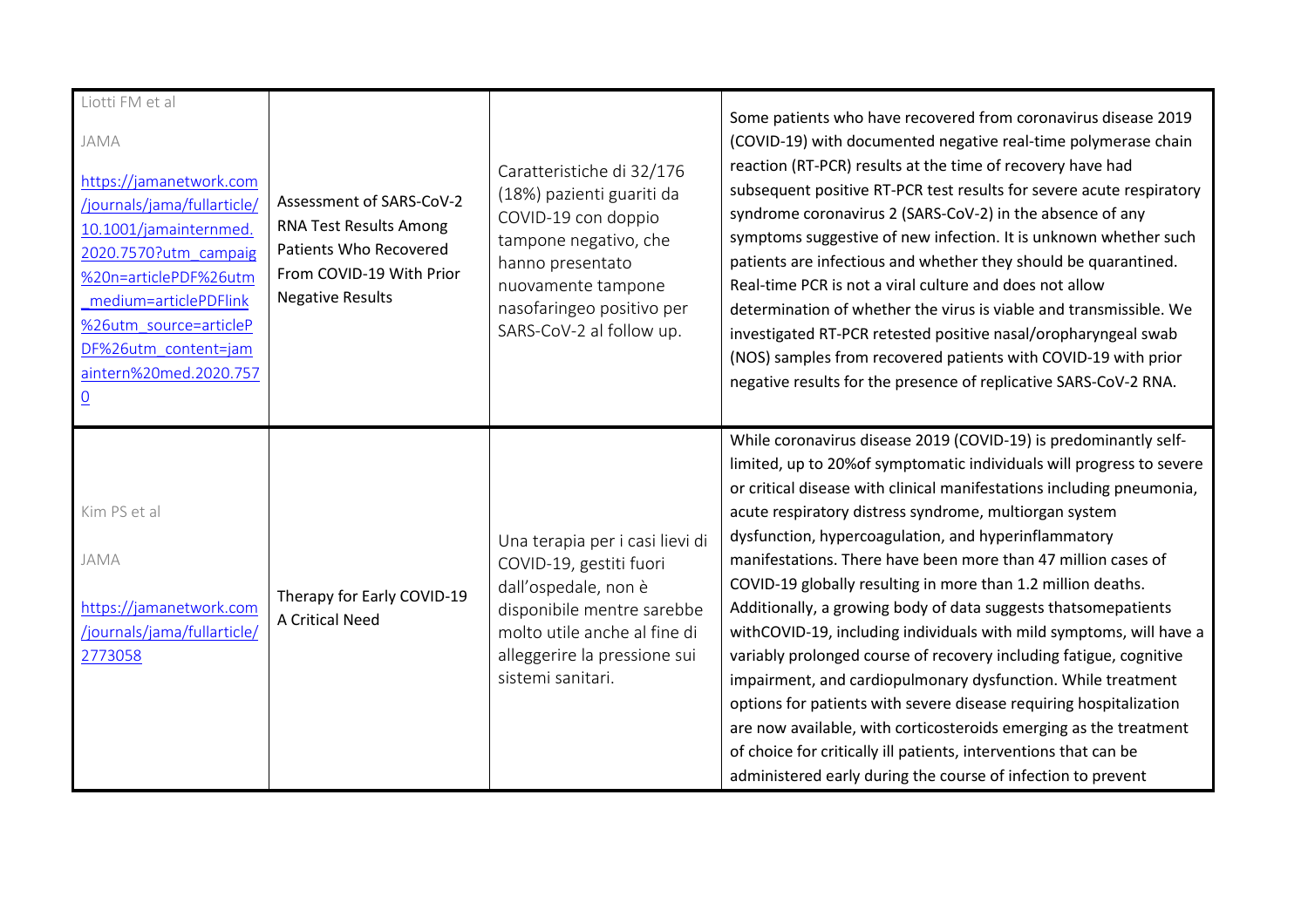|                                                                                                                                                                          |                                                                                                        |                                                                                                                                                                                                          | disease progression and longer-term complications are urgently<br>needed.                                                                                                                                                                                                                                                                                                                                                                                                                                                                                                                                                                                                                                                                                                                                                                                                                                                                                                                                                                                                                                                  |
|--------------------------------------------------------------------------------------------------------------------------------------------------------------------------|--------------------------------------------------------------------------------------------------------|----------------------------------------------------------------------------------------------------------------------------------------------------------------------------------------------------------|----------------------------------------------------------------------------------------------------------------------------------------------------------------------------------------------------------------------------------------------------------------------------------------------------------------------------------------------------------------------------------------------------------------------------------------------------------------------------------------------------------------------------------------------------------------------------------------------------------------------------------------------------------------------------------------------------------------------------------------------------------------------------------------------------------------------------------------------------------------------------------------------------------------------------------------------------------------------------------------------------------------------------------------------------------------------------------------------------------------------------|
| Lum BX et al<br>Clinical Infectious<br><b>Diseases</b><br>https://academic.oup.co<br>m/cid/advance-<br>article/doi/10.1093/cid/ci<br>aa1722/5974991?searchr<br>$esult=1$ | <b>Establishing a New Normal</b><br>for Hospital Care: A Whole of<br>Hospital Approach to COVID-<br>19 | Come è stata affrontata la<br>pandemia da COVID-19, dal<br>primo caso fino alla<br>creazione di una « nuova<br>normalità » nella routine<br>ospedaliera, in un policlinico<br>universitario a Singapore. | Singapore's hospitals had prepared operations to receive patients<br>(potentially) infected with SARS-CoV-2, planning various scenarios<br>and levels of surge with a policy of isolating all confirmed cases as<br>inpatients. The National University Hospital, adopted a whole of<br>hospital approach to COVID-19 with three primary goals: zero<br>hospital-acquired COVID-19, all patients receive timely necessary<br>care, and maintenance of staff morale. These goals to date have<br>been met. A large influx of COVID-19 cases emerged requiring a<br>significant transformation of clinical and operational processes.<br>Isolation room numbers almost tripled and dedicated COVID-19<br>cohort wards were established, elective care was postponed and<br>Intensive Care Units were augmented with equipment and<br>manpower. In the wake of the surge establishing a new normal for<br>hospital care requires a considered balance of maintaining vigilance<br>to detect endemic COVID-19, establishing contingency plans to<br>ramp up in case of another surge, while returning to business as<br>usual. |
| Sharma O et al<br>Frontiers in Immunology<br>https://doi.org/10.3389/fi<br>mmu.2020.585354                                                                               | A Review of the Progress and<br>Challenges of Developing a<br>Vaccine for COVID-19.                    | Candidati vaccini in via di<br>sperimentazione, oltre alla<br>molecola Pfizer<br>recentemente annunciata.                                                                                                | A novel coronavirus, which has been designated as severe acute<br>respiratory syndrome coronavirus 2 (SARS-CoV-2), was first<br>detected in December 2019 in Wuhan China and causes the highly<br>infectious disease referred to as COVID-19. COVID-19 has now<br>spread worldwide to become a global pandemic affecting over 24<br>million people as of August 26th, 2020 and claimed the life of more<br>than 800,000 people worldwide. COVID-19 is asymptomatic for<br>some individuals and for others it can cause symptoms ranging from                                                                                                                                                                                                                                                                                                                                                                                                                                                                                                                                                                               |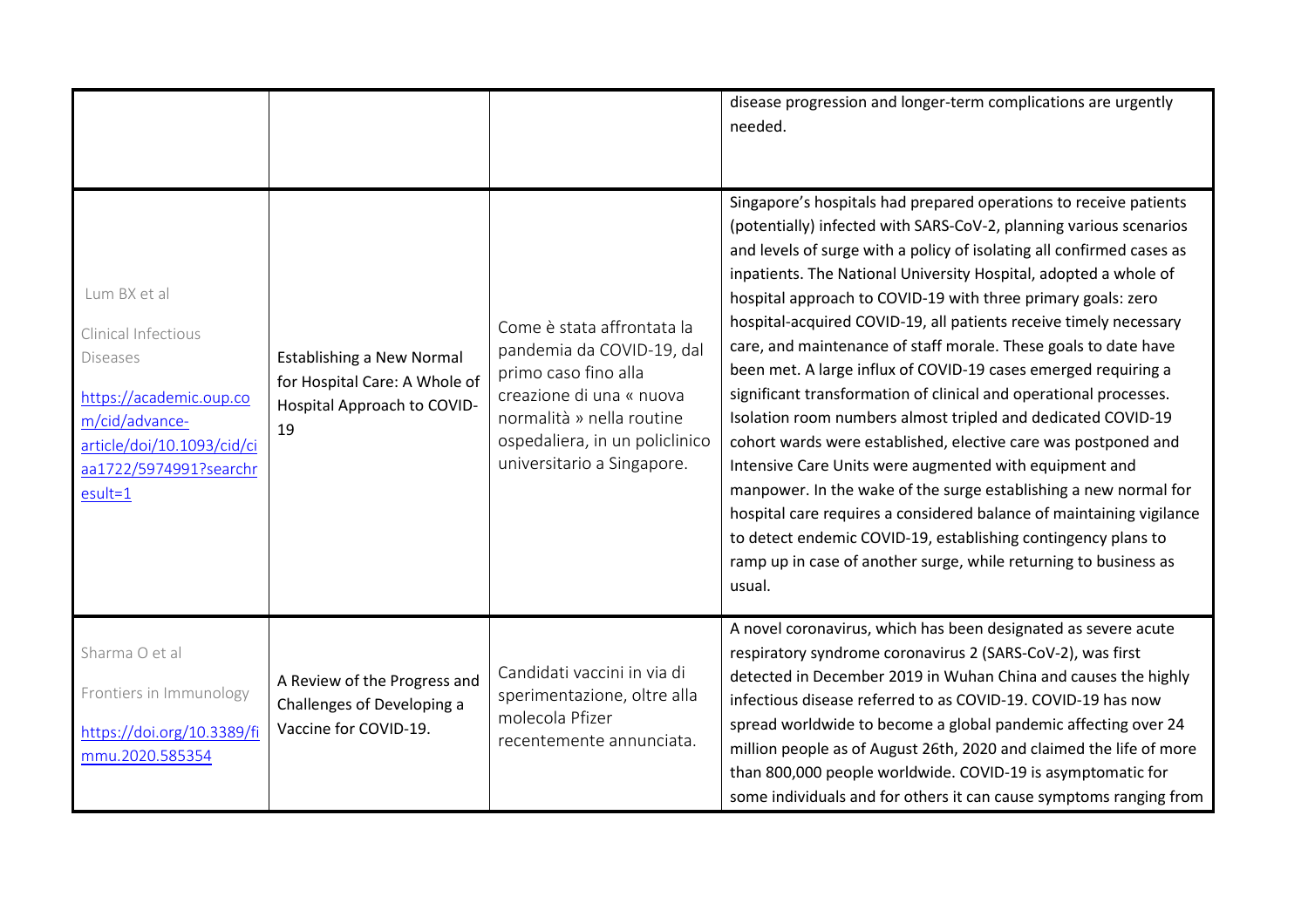|                                                                                                                       |                                                                                    |                                                                                                                                            | flu-like to acute respiratory distress syndrome (ARDS), pneumonia<br>and death. Although it is anticipated that an effective vaccine will<br>be available to protect against COVID-19, at present the world is<br>relying on social distancing and hygiene measures and repurposed<br>drugs. There is a worldwide effort to develop an effective vaccine<br>against SARS-CoV-2 and, as of late August 2020, there are 30<br>vaccines in clinical trials with over 200 in various stages of<br>development. This review will focus on the eight vaccine candidates<br>that entered Phase 1 clinical trials in mid-May, including<br>AstraZeneca/Oxford's AZD1222, Moderna's mRNA-1273 and<br>Sinovac's CoronaVac vaccines, which are currently in advanced<br>stages of vaccine development. In addition to reviewing the<br>different stages of vaccine development, vaccine platforms and<br>vaccine candidates, this review also discusses the biological and<br>immunological basis required of a SARS-CoV-2 vaccine, the<br>importance of a collaborative international effort, the ethical<br>implications of vaccine development, the efficacy needed for an<br>immunogenic vaccine, vaccine coverage, the potential limitations<br>and challenges of vaccine development. Although the demand for a<br>vaccine far surpasses the production capacity, it will be beneficial to<br>have a limited number of vaccines available for the more vulnerable<br>population by the end of 2020 and for the rest of the global<br>population by the end of 2021. |
|-----------------------------------------------------------------------------------------------------------------------|------------------------------------------------------------------------------------|--------------------------------------------------------------------------------------------------------------------------------------------|----------------------------------------------------------------------------------------------------------------------------------------------------------------------------------------------------------------------------------------------------------------------------------------------------------------------------------------------------------------------------------------------------------------------------------------------------------------------------------------------------------------------------------------------------------------------------------------------------------------------------------------------------------------------------------------------------------------------------------------------------------------------------------------------------------------------------------------------------------------------------------------------------------------------------------------------------------------------------------------------------------------------------------------------------------------------------------------------------------------------------------------------------------------------------------------------------------------------------------------------------------------------------------------------------------------------------------------------------------------------------------------------------------------------------------------------------------------------------------------------------------------------------------------------------------------|
| Boushra M et al<br>American Journal of<br><b>Emergency Medicine</b><br>https://doi.org/10.1016/j.<br>ajem.2020.10.055 | COVID-19 in pregnancy and<br>the puerperium: A review for<br>emergency physicians. | Effetti di SARS-CoV-2<br>durante la gravidanza e<br>aspetti complessi della<br>gestione della paziente<br>gravida con infezione<br>severa. | BACKGROUND: Severe Acute Respiratory Syndrome Coronavirus-2<br>(SARS-CoV-2) is a novel virus responsible for causing the novel<br>coronavirus disease of 2019 (COVID-19). OBJECTIVE: This article<br>discusses the clinical manifestations of COVID-19 in pregnant<br>patients, the effects of pregnancy on the course of COVID-19<br>disease, and the impact of COVID-19 on pregnancy outcomes.<br>DISCUSSION: The physiological and mechanical changes associated                                                                                                                                                                                                                                                                                                                                                                                                                                                                                                                                                                                                                                                                                                                                                                                                                                                                                                                                                                                                                                                                                            |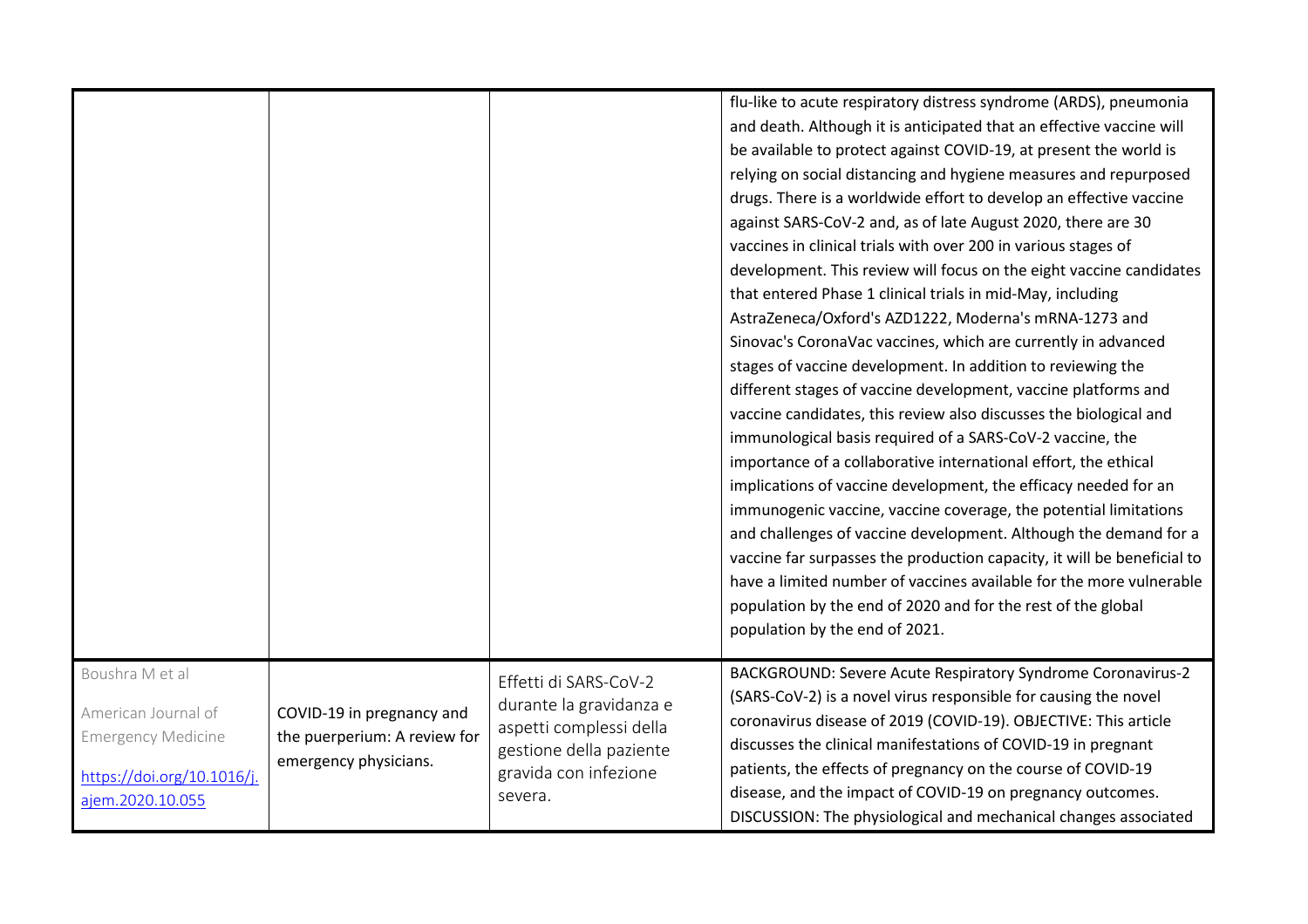|                                                                                                               |                                                                                                   |                                                                                                                                                                                                                       | with pregnancy increase maternal susceptibility to infections and<br>complicate intubation and mechanical ventilation. The most<br>common symptoms of COVID-19 in pregnant patients are cough and<br>fever, although many infected individuals are asymptomatic. The<br>majority of pregnant women diagnosed with COVID-19 disease have<br>a mild course of illness and will recover without needing to deliver,<br>but the risks of critical illness and need for mechanical ventilation<br>are increased compared to the general population. Risk factors for<br>death and severe disease include obesity, diabetes, and maternal<br>age > 40 years. Women in their third trimester have the highest risk<br>for critical illness, intensive care unit admission, and need for<br>mechanical ventilation. Adverse fetal outcomes of maternal COVID-<br>19 infection include increased risk of miscarriage, prematurity, and<br>fetal growth restriction. Vertical transmission of SARS-CoV-2 is<br>possible but has not been conclusively proven. CONCLUSIONS:<br>COVID-19 is a potentially deadly infection, but data are limited<br>concerning the pregnant population. Pregnant patients appear to<br>present similarly to the general population, with fever and cough<br>being the most reported symptoms in studies. Knowledge of these<br>presentations and outcomes can assist clinicians caring for these<br>patients. |
|---------------------------------------------------------------------------------------------------------------|---------------------------------------------------------------------------------------------------|-----------------------------------------------------------------------------------------------------------------------------------------------------------------------------------------------------------------------|-----------------------------------------------------------------------------------------------------------------------------------------------------------------------------------------------------------------------------------------------------------------------------------------------------------------------------------------------------------------------------------------------------------------------------------------------------------------------------------------------------------------------------------------------------------------------------------------------------------------------------------------------------------------------------------------------------------------------------------------------------------------------------------------------------------------------------------------------------------------------------------------------------------------------------------------------------------------------------------------------------------------------------------------------------------------------------------------------------------------------------------------------------------------------------------------------------------------------------------------------------------------------------------------------------------------------------------------------------------------------------------------------------------------------------------|
| Yixuan JH et al<br>Science<br>https://science.sciencem<br>ag.org/content/early/202<br>0/11/11/science.abe8499 | SARS-CoV-2 D614G variant<br>exhibits efficient replication<br>ex vivo and transmission in<br>vivo | La variante di SARS-CoV-2<br>con sostituzione D614G a<br>carico della proteina spike<br>mostra maggiore infettività,<br>fitness e trasmissibilità<br>rispetto al virus wild-type, il<br>che spiega la sua diffusione. | The spike D614G substitution is prevalent in global SARS-CoV-2<br>strains, but its effects on viral pathogenesis and transmissibility<br>remain unclear. We engineered a SARS-CoV-2 variant containing<br>this substitution. The variant exhibits more efficient infection,<br>replication, and competitive fitness in primary human airway<br>epithelial cells, but maintains similar morphology and in vitro<br>neutralization properties, compared with the ancestral wild-type<br>virus. Infection of human angiotensin-converting enzyme 2 (ACE2)<br>transgenic mice and Syrian hamsters with both viruses resulted in                                                                                                                                                                                                                                                                                                                                                                                                                                                                                                                                                                                                                                                                                                                                                                                                       |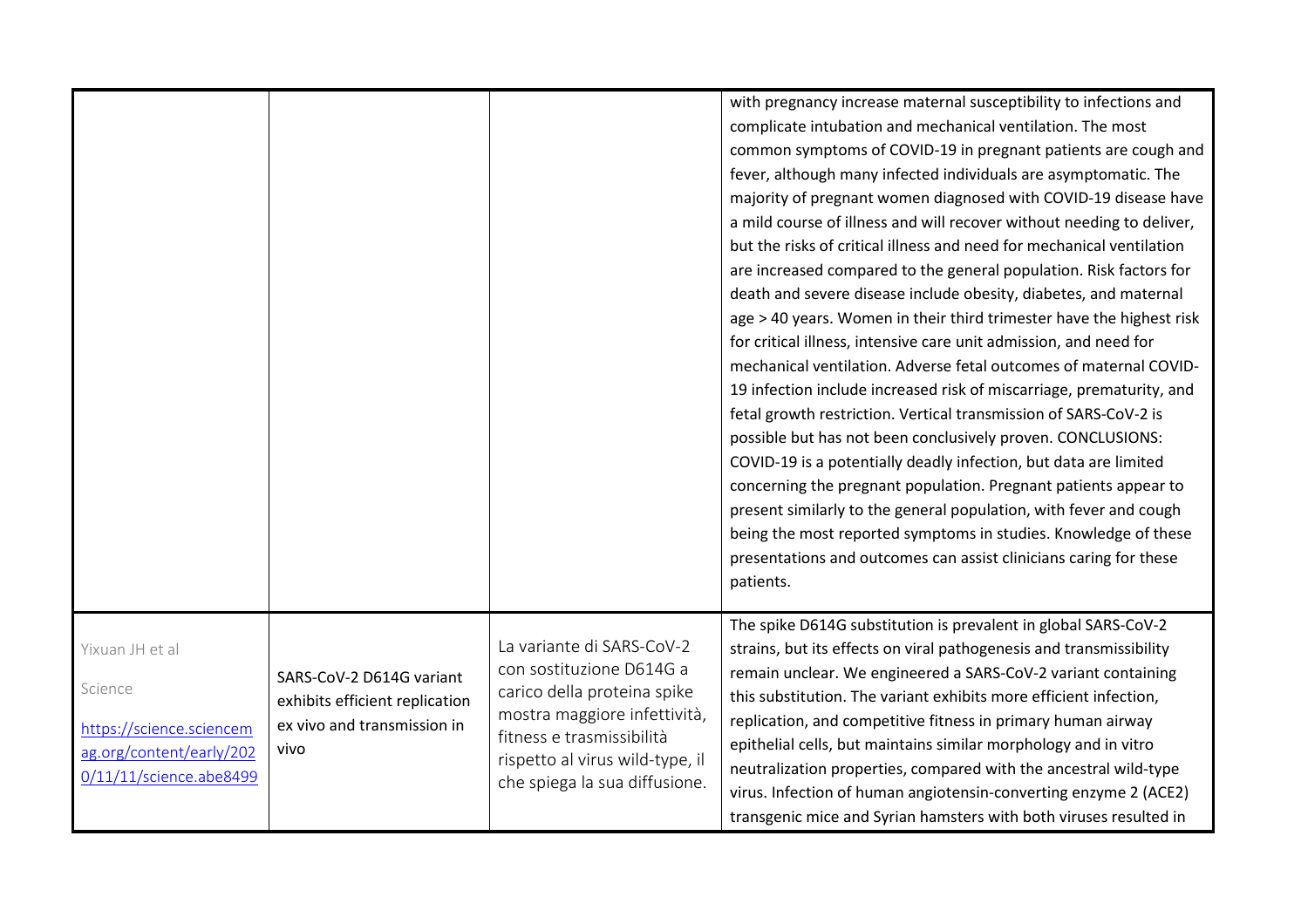similar viral titers in respiratory tissues and pulmonary disease. However, the D614G variant transmits significantly faster and displayed increased competitive fitness than the wild-type virus in hamsters. These data show that the D614G substitution enhances SARS-CoV-2 infectivity, competitive fitness, and transmission in



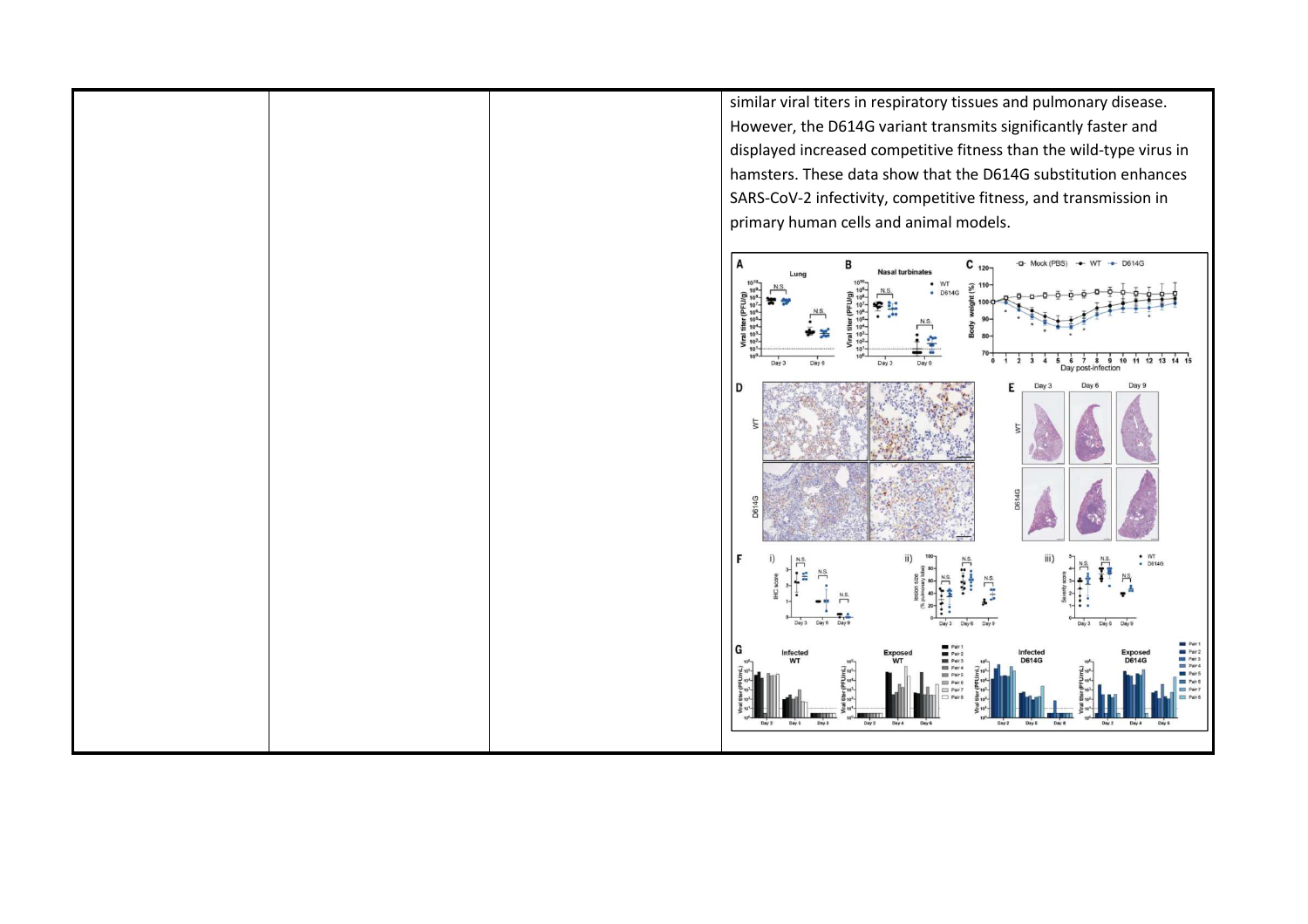| Richterman A et al<br>JAMA<br>https://jamanetwork.com<br>/journals/jama/fullarticle/<br>2773128   | Hospital-Acquired SARS-CoV-<br>2 Infection<br>Lessons for Public Health                                                                          | L'utilizzo universale delle<br>mascherine negli ospedali<br>ha ridotto<br>significativamente la<br>trasmissione nosocomiale di<br>SARS-CoV-2, ma appare<br>necessario lavorare sulle<br>situazioni di rischio<br>misconosciute, come la<br>promiscuità del personale<br>nei momenti di pausa in<br>ambienti non adeguati a<br>consentire il<br>distanziamento.                                                                                   | From the outset of the coronavirus disease 2019 (COVID-19)<br>pandemic, it was clear that hospitals were an important setting for<br>viral transmission. A review of 2 early case series in China estimated<br>that 44% of 179 severe acute respiratory syndrome coronavirus 2<br>(SARS-CoV-2) infections were hospital acquired. An illustrative<br>example of the devastating potential for health care transmission of<br>SARS-CoV-2 came from St Augustine's Hospital in Durban, South<br>Africa, a facility with 469 beds, including 18 wards, 6 intensive care<br>units, and 735 clinical staff. Through a detailed epidemiologic study<br>supplemented by phylogenetic analyses, investigators documented<br>how a single unsuspected case of SARS-CoV-2 led to 6 major<br>clusters involving 5 hospital wards and an outside nursing home and<br>dialysis unit, with infection ultimately confirmed among 80 staff<br>members and 39 patients, 15 of whom died.                                             |
|---------------------------------------------------------------------------------------------------|--------------------------------------------------------------------------------------------------------------------------------------------------|--------------------------------------------------------------------------------------------------------------------------------------------------------------------------------------------------------------------------------------------------------------------------------------------------------------------------------------------------------------------------------------------------------------------------------------------------|---------------------------------------------------------------------------------------------------------------------------------------------------------------------------------------------------------------------------------------------------------------------------------------------------------------------------------------------------------------------------------------------------------------------------------------------------------------------------------------------------------------------------------------------------------------------------------------------------------------------------------------------------------------------------------------------------------------------------------------------------------------------------------------------------------------------------------------------------------------------------------------------------------------------------------------------------------------------------------------------------------------------|
| Lenze EJ et al<br>JAMA<br>https://jamanetwork.com<br>article.aspx?doi=10.1001<br>/jama.2020.22760 | Fluvoxamine vs Placebo and<br><b>Clinical Deterioration in</b><br><b>Outpatients With</b><br>Symptomatic COVID-19<br>A Randomized Clinical Trial | Trial clinico randomizzato in<br>doppio cieco che confronta<br>la terapia con<br>l'antidepressivo fluvoxamina<br>(classe SSRI) con un placebo<br>per 105 pazienti con<br>infezione da SARS-CoV-2<br>sintomatica senza necessità<br>di ricovero ospedaliero : i<br>trattati con fluvoxamina<br>vanno incontro meno<br>frequentemente a<br>peggioramento clinico. La<br>base di questa osservazione<br>sarebbe l'effetto<br>modulatore del farmaco | Importance Coronavirus disease 2019 (COVID-19) may lead to<br>serious illness as a result of an excessive immune response.<br>Fluvoxamine may prevent clinical deterioration by stimulating the o-<br>1 receptor, which regulates cytokine production.<br>Objective To determine whether fluvoxamine, given during mild<br>COVID-19 illness, prevents clinical deterioration and decreases the<br>severity of disease.<br>Design, Setting, and Participants Double-blind, randomized, fully<br>remote (contactless) clinical trial of fluvoxamine vs placebo.<br>Participants were community-living, nonhospitalized adults with<br>confirmed severe acute respiratory syndrome coronavirus 2<br>infection, with COVID-19 symptom onset within 7 days and oxygen<br>saturation of 92% or greater. One hundred fifty-two participants<br>were enrolled from the St Louis metropolitan area (Missouri and<br>Illinois) from April 10, 2020, to August 5, 2020. The final date of<br>follow-up was September 19, 2020. |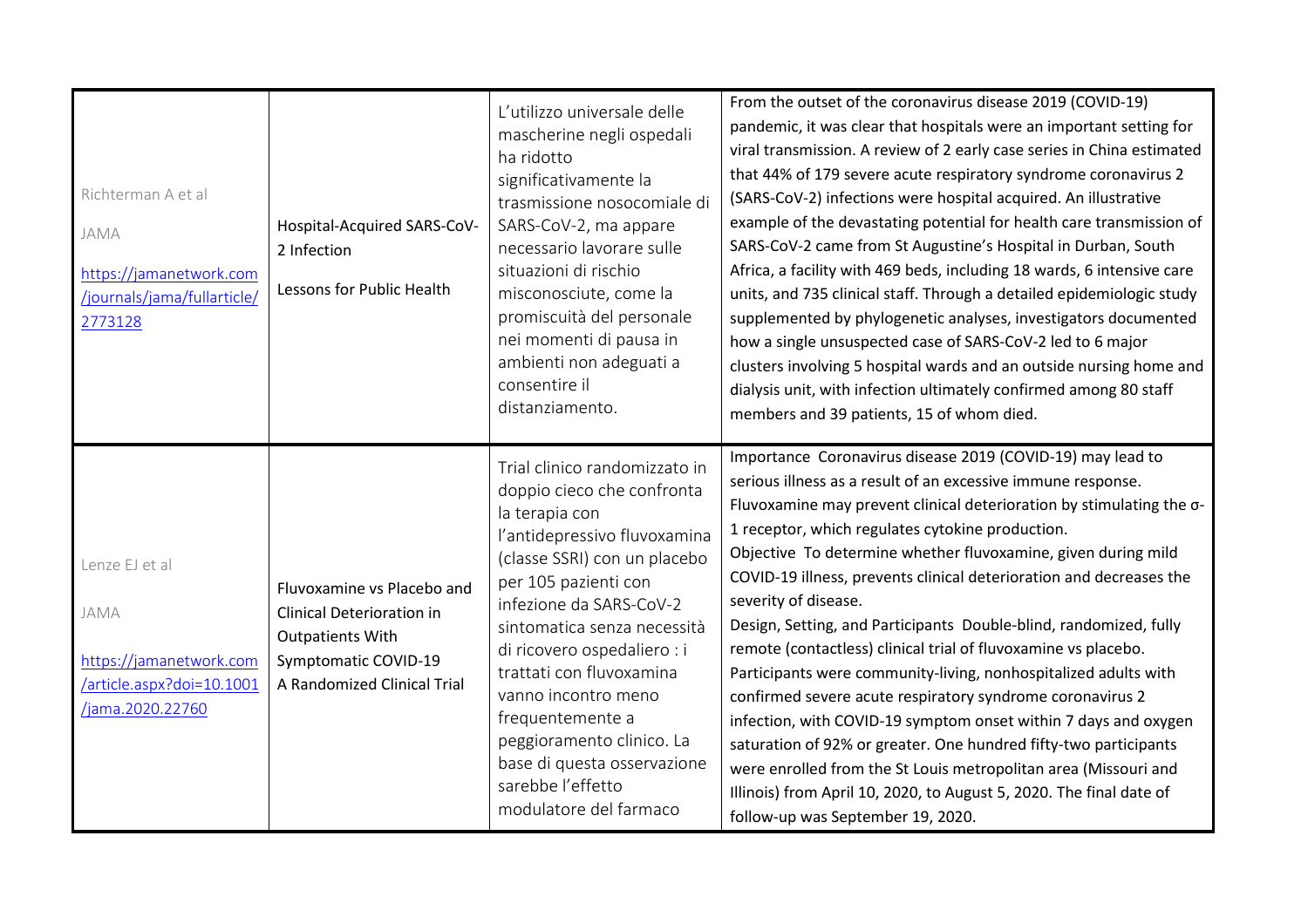|  | sulla produzione di citochine | Interventions Participants were randomly assigned to receive 100            |
|--|-------------------------------|-----------------------------------------------------------------------------|
|  | infiammatorie.                | mg of fluvoxamine ( $n = 80$ ) or placebo ( $n = 72$ ) 3 times daily for 15 |
|  |                               | days.                                                                       |
|  |                               | Main Outcomes and Measures The primary outcome was clinical                 |
|  |                               | deterioration within 15 days of randomization defined by meeting            |
|  |                               | both criteria of (1) shortness of breath or hospitalization for             |
|  |                               | shortness of breath or pneumonia and (2) oxygen saturation less             |
|  |                               | than 92% on room air or need for supplemental oxygen to achieve             |
|  |                               | oxygen saturation of 92% or greater.                                        |
|  |                               | Results Of 152 patients who were randomized (mean [SD] age, 46              |
|  |                               | [13] years; 109 [72%] women), 115 (76%) completed the trial.                |
|  |                               | Clinical deterioration occurred in 0 of 80 patients in the fluvoxamine      |
|  |                               | group and in 6 of 72 patients in the placebo group (absolute                |
|  |                               | difference, 8.7% [95% CI, 1.8%-16.4%] from survival analysis; log-          |
|  |                               | rank $P = .009$ ). The fluvoxamine group had 1 serious adverse event        |
|  |                               | and 11 other adverse events, whereas the placebo group had 6                |
|  |                               | serious adverse events and 12 other adverse events.                         |
|  |                               | Conclusions and Relevance In this preliminary study of adult                |
|  |                               | outpatients with symptomatic COVID-19, patients treated with                |
|  |                               | fluvoxamine, compared with placebo, had a lower likelihood of               |
|  |                               | clinical deterioration over 15 days. However, the study is limited by       |
|  |                               | a small sample size and short follow-up duration, and determination         |
|  |                               | of clinical efficacy would require larger randomized trials with more       |
|  |                               | definitive outcome measures.                                                |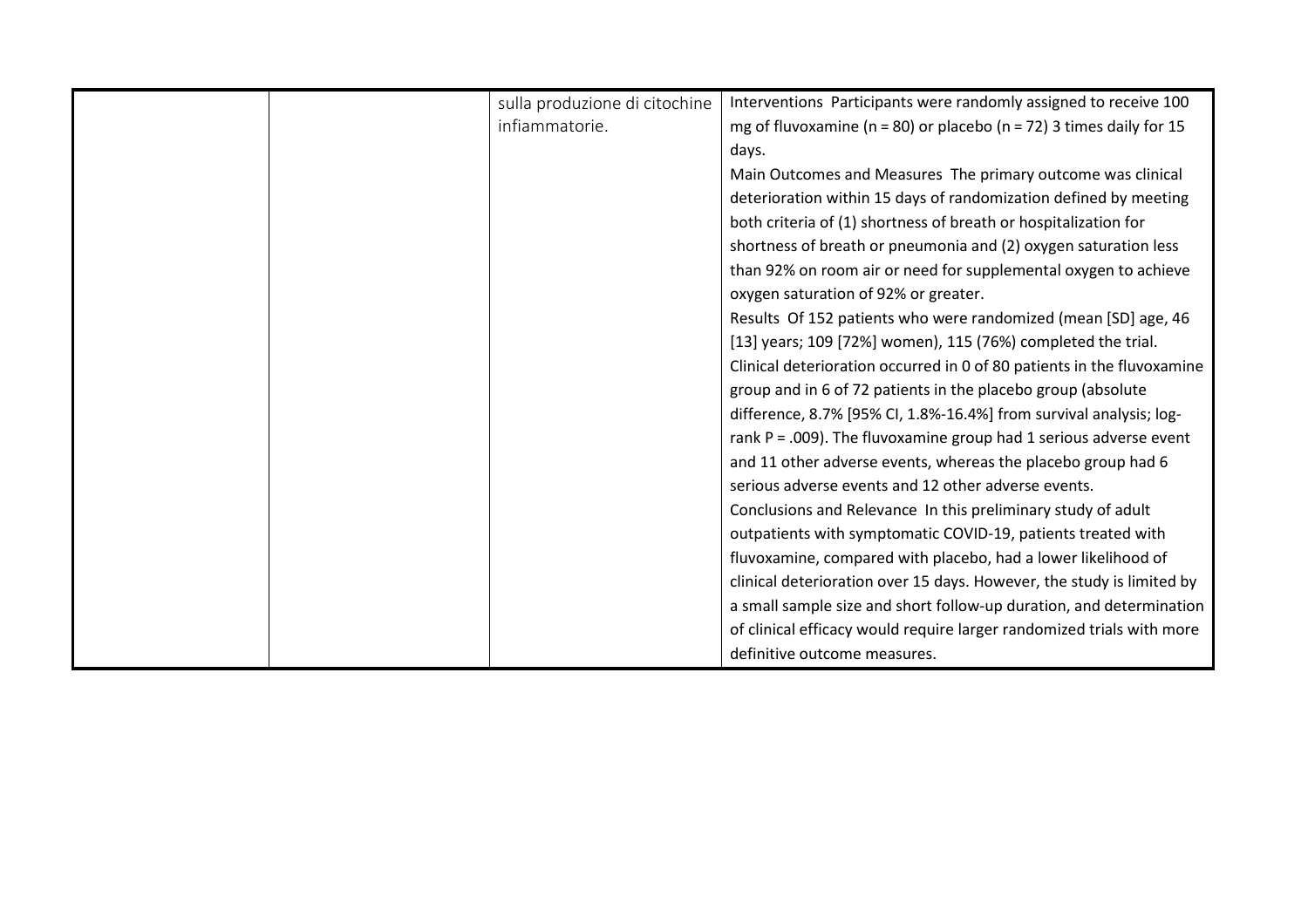|                                                                                                                                                                  |                                                                                     |                                                                                                                                                                                                                                                                                         | Figure 2. Time to Clinical Deterioration in the Fluvoxamine and Placebo Groups<br>Fluvoxamine (n = 80<br>Placebo $(n = 72)$                                                                                                                                                                                                                                                                                                                                                                                                                                                                                                                                                                                                                                      |
|------------------------------------------------------------------------------------------------------------------------------------------------------------------|-------------------------------------------------------------------------------------|-----------------------------------------------------------------------------------------------------------------------------------------------------------------------------------------------------------------------------------------------------------------------------------------|------------------------------------------------------------------------------------------------------------------------------------------------------------------------------------------------------------------------------------------------------------------------------------------------------------------------------------------------------------------------------------------------------------------------------------------------------------------------------------------------------------------------------------------------------------------------------------------------------------------------------------------------------------------------------------------------------------------------------------------------------------------|
|                                                                                                                                                                  |                                                                                     |                                                                                                                                                                                                                                                                                         | Log-rank $P = .009$<br>The median observation time was 15<br>$1\quad 2\quad 3\quad 4\quad 5$<br>7 8 9 10 11 12 13 14 15<br>days (interquartile range, 15-15 days)<br><b>Study days</b><br>for the fluvoxamine group and 15<br>days (interquartile range, 15-15 days)<br>80 80 80 77 76 75 71 71 70 67 66 64 63 62 62 62<br>Fluvoxamine<br>72 70 68 67 65 64 63 61 59 59 56<br>for the placebo group. Study day O<br>Placebo<br>indicates the day of randomization                                                                                                                                                                                                                                                                                                |
| Seymour WC et al<br>JAMA<br>https://jamanetwork.com<br>/journals/jama/fullarticle/<br>2773107                                                                    | COVID-19 Infection-<br><b>Preventing Clinical</b><br><b>Deterioration</b>           | Commento allo studio di<br>Lenze et al che sottolinea<br>l'importanza di un approccio<br>terapeutico definito per i<br>pazienti con COVID-19 non<br>ospedalizzati e non gravi.                                                                                                          | But what about treatments for patients with COVID-19 who are<br>neither hospitalized nor severely ill? The pilot study by Lenze and<br>colleagues addresses a critically important question during the<br>pandemic of how to prevent individuals who acquire COVID-19 from<br>deteriorating to serious illness. If an effective treatment is found for<br>this key gap in treatment, it will affect the health of millions of<br>people worldwide. This study has important limitations, and the<br>findings should be interpreted as only hypothesis generating; they<br>should not be used as the basis for current treatment decisions.<br>Despite this representing preliminary evidence, there were 2<br>reasons the editors decided to publish it in JAMA. |
| Meppiel E et al<br>Clinical Microbiology and<br>Infection<br>https://www.clinicalmicro<br>biologyandinfection.com/<br>article/S1198-<br>743X(20)30698-4/fulltext | Neurological manifestations<br>associated with COVID-19: a<br>multicentric registry | Studio retrospettivo<br>multicentrico condotto in<br>Francia con lo scopo di<br>descrivere le manifestazioni<br>neurologiche associate a<br>COVID-19 : descritti 222<br>pazienti con differenti<br>sindromi cliniche,<br>verosimilmente legate a<br>meccanismi fisiopatologici<br>vari. | Objective : This study aims to provide an overview of the spectrum,<br>characteristics and outcomes of neurological manifestations<br>associated with SARS-CoV-2 infection.<br>Methods: We conducted a multicentric, retrospective study during<br>the French COVID-19 epidemic in March-April 2020. All COVID-19<br>patients with de novo neurological manifestations were eligible.<br>Results: We included 222 COVID-19 patients with neurological<br>manifestations from 46 centers in France. Median age was 65 years<br>(IQR 53-72), and 136 patients (61.3%) were male. COVID-19 was<br>severe or critical in 102 patients (45.2%). The most common                                                                                                       |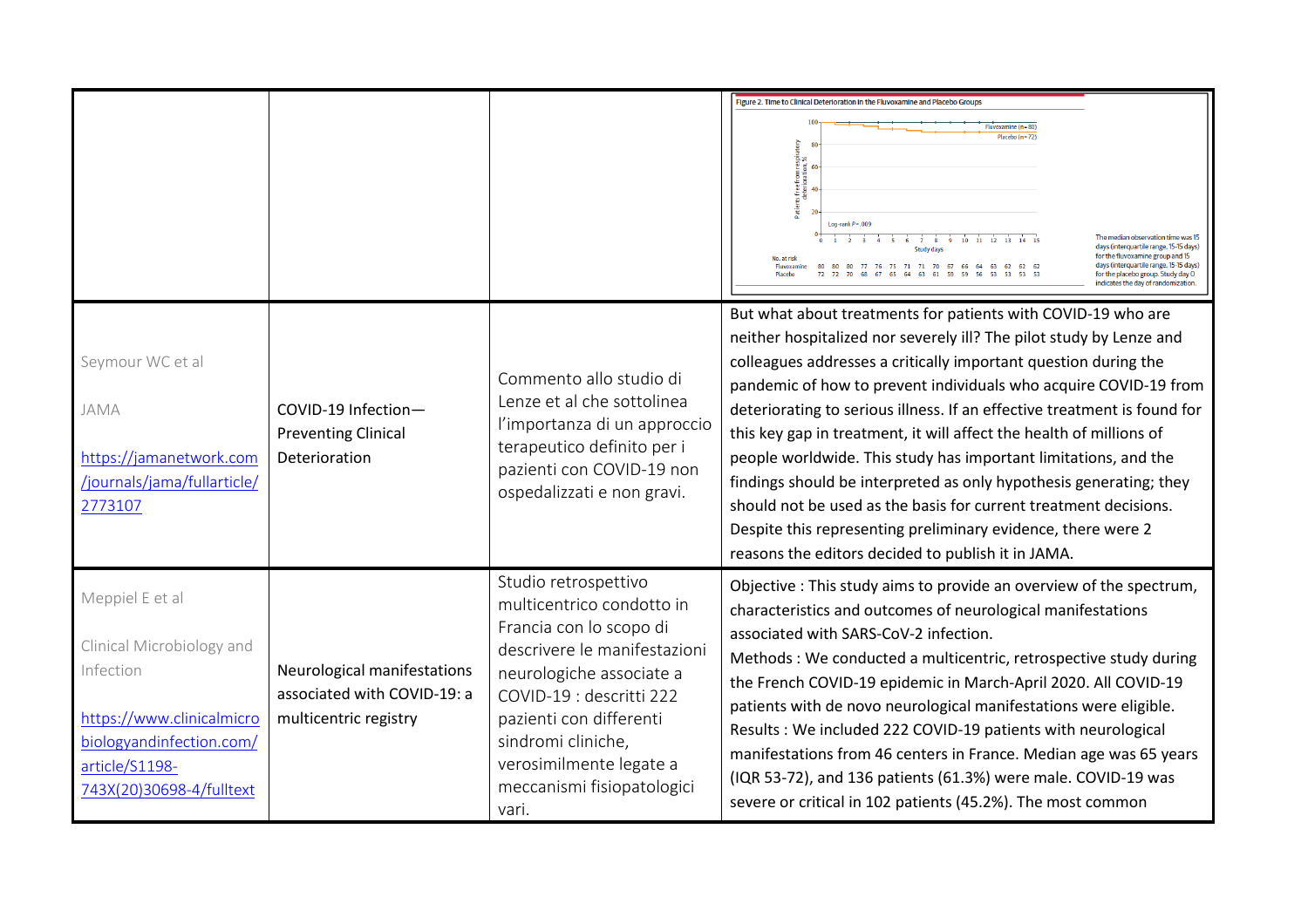|                                                                                                                      |                                                                                                                       |                                                                                                                                                                                                                                                         | neurological diseases were COVID-19 associated encephalopathy<br>(67/222, 30.2%), acute ischemic cerebrovascular syndrome (57/222,<br>25.7%), encephalitis (21/222, 9.5%), and Guillain-Barré Syndrome<br>(15/222, 6.8%). Neurological manifestations appeared after first<br>COVID-19 symptoms with a median (IQR) delay of 6 (3-8) days in<br>COVID-19 associated encephalopathy, 7 (5-10) days in encephalitis,<br>12 (7-18) days in acute ischemic cerebrovascular syndrome and 18<br>(15-28) days in Guillain-Barré Syndrome. Brain imaging was<br>performed in 192 patients (86.5%), including 157 MRI (70.7%).<br>Among patients with acute ischemic cerebrovascular syndrome,<br>13/57 (22.8%) had multi territory ischemic strokes, with large vessel<br>thrombosis in 16/57 (28.1%). Brain MRI of encephalitis patients<br>showed heterogeneous acute non vascular lesion in 14/21 patients<br>(66.7%). Cerebrospinal fluid was analyzed in 97 patients (43.7%),<br>with pleocytosis in 18 patients (18.6%) and a positive SARS-CoV-2<br>PCR in 2 patients with encephalitis. The median (IQR) follow-up was<br>24 (17-34) days with a high short-term mortality rate (28/222,<br>12.6%).<br>Conclusion: Clinical spectrum and outcomes of neurological<br>manifestations associated with SARS-CoV-2 infection were broad<br>and heterogeneous, suggesting different underlying pathogenic<br>processes. |
|----------------------------------------------------------------------------------------------------------------------|-----------------------------------------------------------------------------------------------------------------------|---------------------------------------------------------------------------------------------------------------------------------------------------------------------------------------------------------------------------------------------------------|--------------------------------------------------------------------------------------------------------------------------------------------------------------------------------------------------------------------------------------------------------------------------------------------------------------------------------------------------------------------------------------------------------------------------------------------------------------------------------------------------------------------------------------------------------------------------------------------------------------------------------------------------------------------------------------------------------------------------------------------------------------------------------------------------------------------------------------------------------------------------------------------------------------------------------------------------------------------------------------------------------------------------------------------------------------------------------------------------------------------------------------------------------------------------------------------------------------------------------------------------------------------------------------------------------------------------------------------------------------------------------------------------------------------|
| Bussani R et al<br><b>EClinical Medicine - The</b><br>Lancet<br>https://www.thelancet.co<br>m/journals/ebiom/article | Persistence of viral RNA,<br>pneumocyte syncytia and<br>thrombosis are hallmarks of<br>advanced COVID-19<br>pathology | Sulla base delle autopsie<br>eseguite su 41 persone<br>decedute per COVID-19, si<br>conclude che il danno<br>polmonare associato alla<br>malattia è costituito da<br>danno alveolare diffuso e<br>formazione di sincizi di<br>pneumociti, microtrombosi | Background: COVID-19 is a deadly pulmonary disease with peculiar<br>characteristics, which include variable clinical course and<br>thrombophilia. A thorough understanding of the pathological<br>correlates of the disease is still missing.<br>Methods : Here we report the systematic analysis of 41 consecutive<br>post-mortem samples from individuals who died of COVID-19.<br>Histological analysis is complemented by immunohistochemistry for                                                                                                                                                                                                                                                                                                                                                                                                                                                                                                                                                                                                                                                                                                                                                                                                                                                                                                                                                             |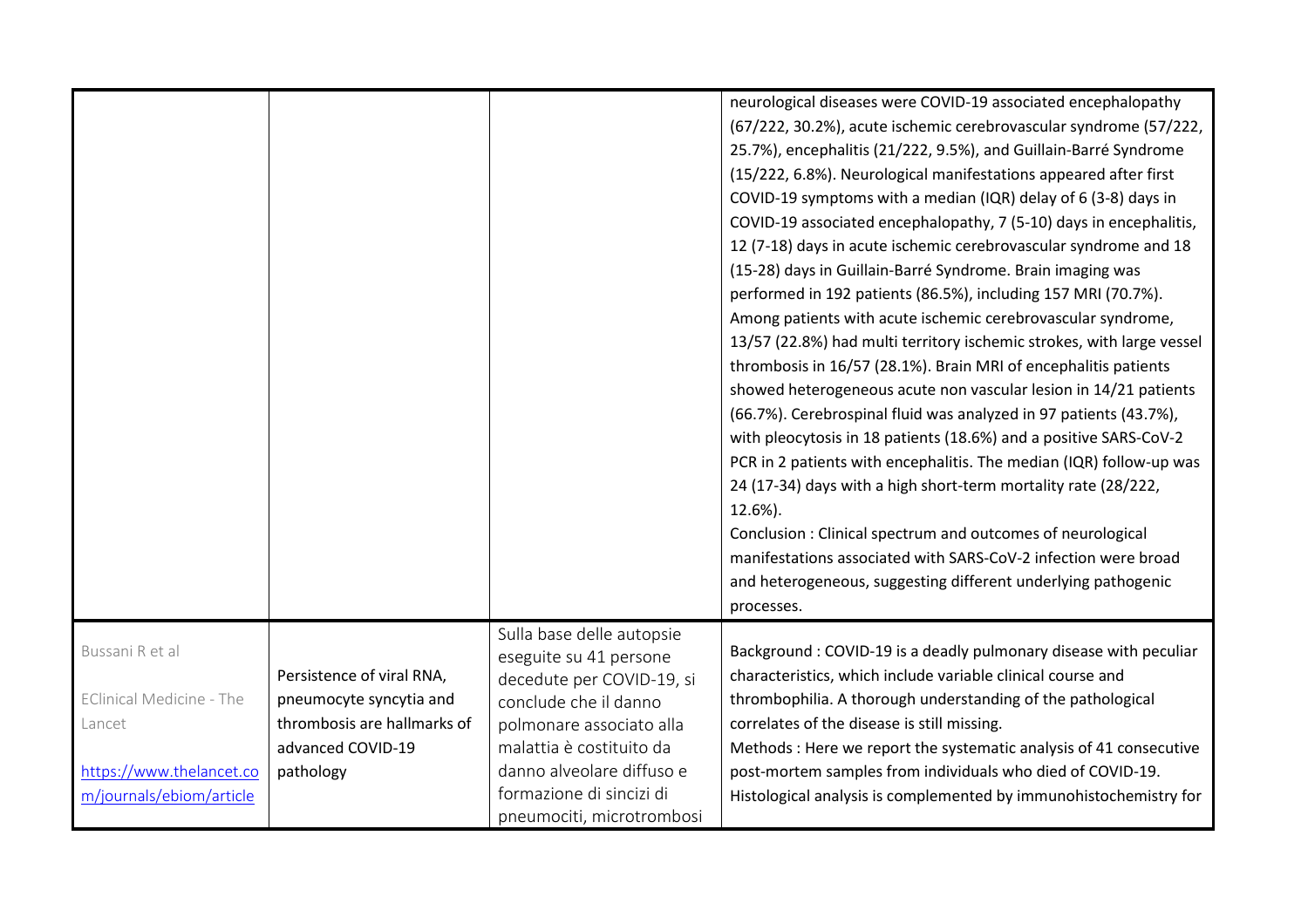| /PIIS2352-               | dei vasi polmonari, con      | cellular and viral antigens and the detection of viral genomes by in     |
|--------------------------|------------------------------|--------------------------------------------------------------------------|
| 3964(20)30480-1/fulltext | presenza di RNA virale negli | situ RNA hybridization.                                                  |
|                          | pneumociti ed endoteliociti. | Findings: COVID-19 is characterized by extensive alveolar damage         |
|                          |                              | (41/41 of patients) and thrombosis of the lung micro- and macro-         |
|                          |                              | vasculature (29/41, 71%). Thrombi were in different stages of            |
|                          |                              | organization, consistent with their local origin. Pneumocytes and        |
|                          |                              | endothelial cells contained viral RNA even at the later stages of the    |
|                          |                              | disease. An additional feature was the common presence of a large        |
|                          |                              | number of dysmorphic pneumocytes, often forming syncytial                |
|                          |                              | elements (36/41, 87%). Despite occasional detection of virus-            |
|                          |                              | positive cells, no overt signs of viral infection were detected in other |
|                          |                              | organs, which showed non-specific alterations.                           |
|                          |                              | Interpretation: COVID-19 is a unique disease characterized by            |
|                          |                              | extensive lung thrombosis, long-term persistence of viral RNA in         |
|                          |                              | pneumocytes and endothelial cells, along with the presence of            |
|                          |                              | infected cell syncytia. Several of COVID-19 features might be            |
|                          |                              | consequent to the persistence of virus-infected cells for the            |
|                          |                              | duration of the disease.                                                 |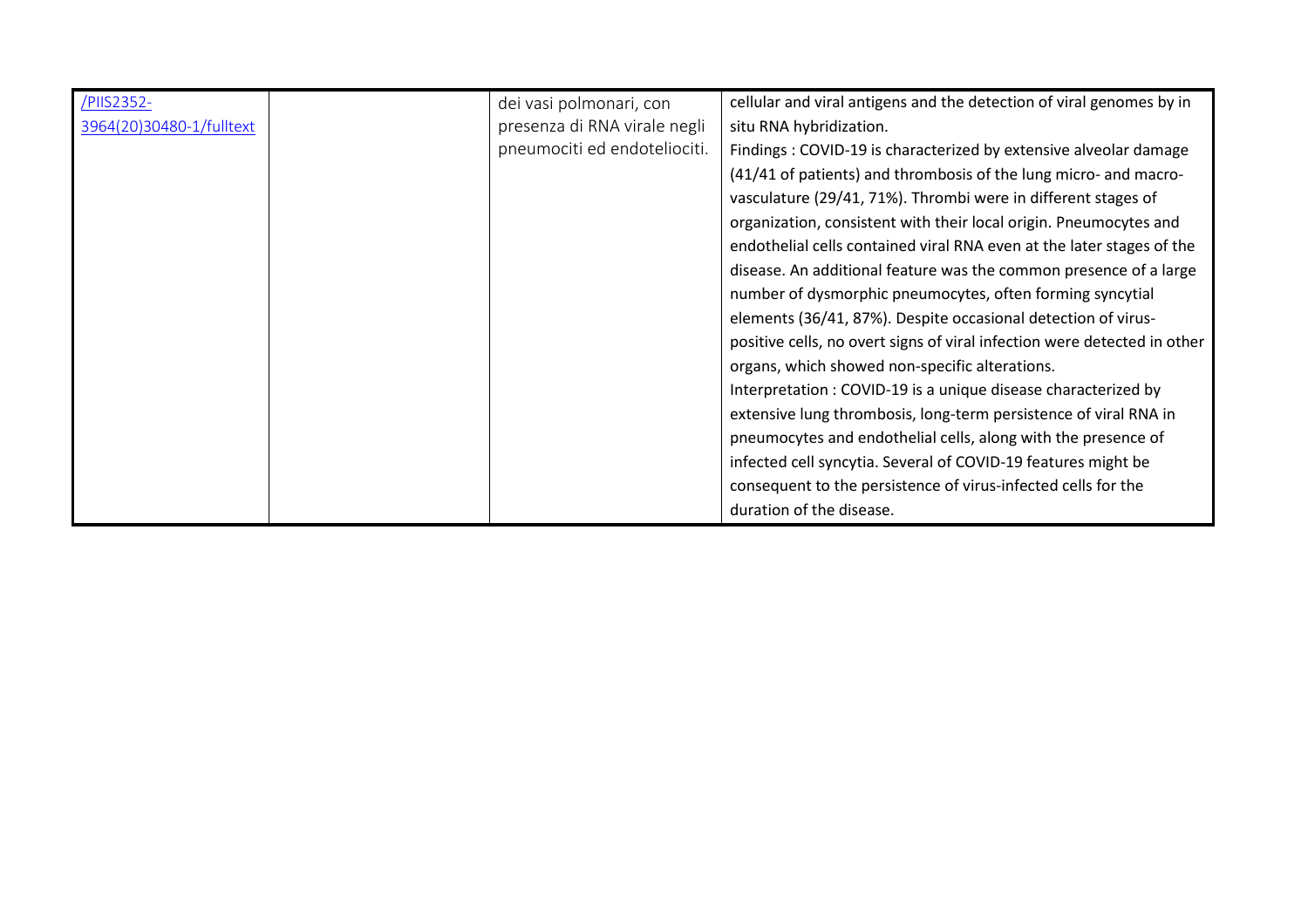|                                                                           |                                                                            |                                                                                                                                                                                                                                     | A Alveolar damage<br>Patient: 210.20<br>Staining: H&E<br>Patient: 210.20<br>Staining: H&E<br>Patient: 210.2<br>Patient: 210.2<br>Staining: H&E<br>$B$ Inflammation<br>Patient: 210.20<br>Staining: CD4<br>Patient: 210.20<br>Staining: CD8<br>Patient: 210.20<br>Staining: CD163<br>taining: H&E<br>SARS-CoV-2 Infection (RNA and Spike protein                                                                                                                                                                                                                                                                                                                     |
|---------------------------------------------------------------------------|----------------------------------------------------------------------------|-------------------------------------------------------------------------------------------------------------------------------------------------------------------------------------------------------------------------------------|---------------------------------------------------------------------------------------------------------------------------------------------------------------------------------------------------------------------------------------------------------------------------------------------------------------------------------------------------------------------------------------------------------------------------------------------------------------------------------------------------------------------------------------------------------------------------------------------------------------------------------------------------------------------|
|                                                                           |                                                                            |                                                                                                                                                                                                                                     | Patient: 207.20<br>atient: 207.20<br>Probe: SARS-CoV-2 RNA<br>Probe: SARS-CoV-2 RNA<br>Antibody: SARS-CoV-2 Spike<br>Antibody: SARS-CoV-2 Spik                                                                                                                                                                                                                                                                                                                                                                                                                                                                                                                      |
| Choi B et al<br>NEJM<br>https://www.nejm.org/do<br>i/10.1056/NEJMc2031364 | Persistence and Evolution of<br>SARS-CoV-2 in an<br>Immunocompromised Host | Caso clinico di un paziente<br>immunocompromesso con<br>infezione da SARS-CoV-2,<br>andato incontro a<br>persistenza dell'infezione<br>(confermata da analisi<br>filogenetica) per circa 4 mesi<br>e deceduto per shock<br>settico. | A 45-year-old man with severe antiphospholipid syndrome<br>complicated by diffuse alveolar hemorrhage, who was receiving<br>anticoagulation therapy, glucocorticoids, cyclophosphamide, and<br>intermittent rituximab and eculizumab, was admitted to the<br>hospital with fever (Fig. S1 in the Supplementary Appendix,<br>available with the full text of this letter at NEJM.org). On day 0,<br>Covid-19 was diagnosed by SARS-CoV-2 reverse-transcriptase-<br>polymerase-chain-reaction (RT-PCR) assay of a nasopharyngeal<br>swab specimen, and the patient received a 5-day course of<br>remdesivir (Fig. S2). Glucocorticoid doses were increased because of |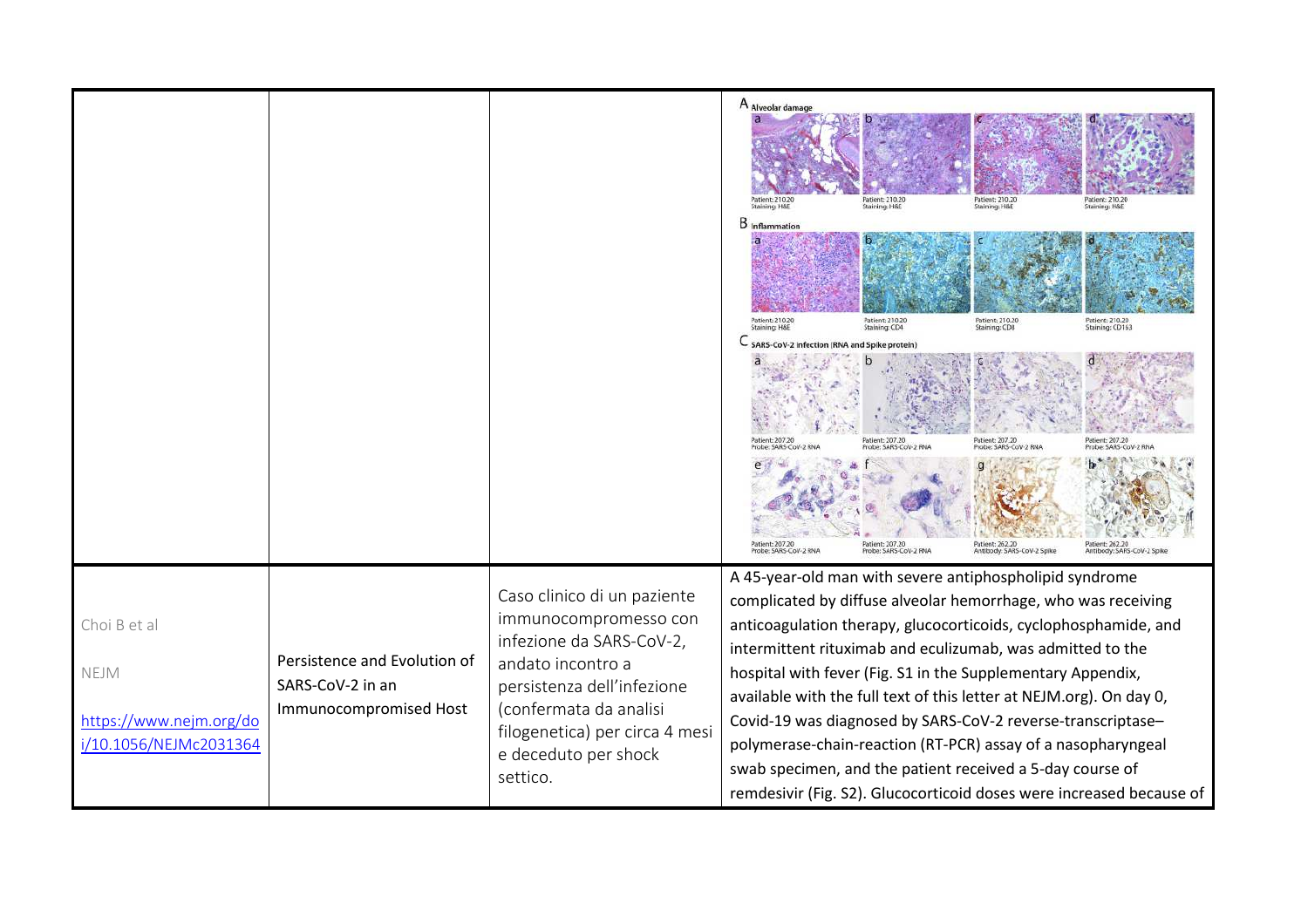|                                                                                       |                                                                                     |                                                                                                                                                                                                                                                                                                                                                                                                                                                                                                                             | suspected diffuse alveolar hemorrhage. He was discharged on day 5<br>without a need for supplemental oxygen.                                                                                                                                                                                                                                                                                                                                                                                                                                                                                                                                                                                                                                                                                                                                                                                                                                                                                                                                                                                                                                                                                                                                                                                                                                                                                                                                                        |
|---------------------------------------------------------------------------------------|-------------------------------------------------------------------------------------|-----------------------------------------------------------------------------------------------------------------------------------------------------------------------------------------------------------------------------------------------------------------------------------------------------------------------------------------------------------------------------------------------------------------------------------------------------------------------------------------------------------------------------|---------------------------------------------------------------------------------------------------------------------------------------------------------------------------------------------------------------------------------------------------------------------------------------------------------------------------------------------------------------------------------------------------------------------------------------------------------------------------------------------------------------------------------------------------------------------------------------------------------------------------------------------------------------------------------------------------------------------------------------------------------------------------------------------------------------------------------------------------------------------------------------------------------------------------------------------------------------------------------------------------------------------------------------------------------------------------------------------------------------------------------------------------------------------------------------------------------------------------------------------------------------------------------------------------------------------------------------------------------------------------------------------------------------------------------------------------------------------|
| Zietz M et al<br>Nature<br>https://www.nature.com/<br>articles/s41467-020-<br>19623-x | Associations between blood<br>type and COVID-19 infection,<br>intubation, and death | Studio osservazionale<br>condotto a New York che<br>evidenzia l'associazione fra<br>gruppo sanguigno e rischio<br>di infezione/outcome di<br>infezione da SARS-CoV-2 :<br>come già proposto in altri<br>lavori, i gruppi sanguigni si<br>distinguono e in particolare<br>il gruppo 0 ha una<br>prevalenza di infezione<br>lievemente minore rispetto<br>agli altri gruppi,<br>l'intubazione è più<br>frequente nei gruppi AB, B,<br>0 e A in questo ordine e<br>infine il gruppo AB è<br>associato a maggiore<br>mortalità. | The rapid global spread of the novel coronavirus SARS-CoV-2 has<br>strained healthcare and testing resources, making the identification<br>and prioritization of individuals most at-risk a critical challenge.<br>Recent evidence suggests blood type may affect risk of severe<br>COVID-19. Here, we use observational healthcare data on 14,112<br>individuals tested for SARS-CoV-2 with known blood type in the<br>New York Presbyterian (NYP) hospital system to assess the<br>association between ABO and Rh blood types and infection,<br>intubation, and death. We find slightly increased infection<br>prevalence among non-O types. Risk of intubation was decreased<br>among A and increased among AB and B types, compared with type<br>O, while risk of death was increased for type AB and decreased for<br>types A and B. We estimate Rh-negative blood type to have a<br>protective effect for all three outcomes. Our results add to the<br>growing body of evidence suggesting blood type may play a role in<br>COVID-19.<br>Fig. 1: Estimated risk differences for blood types during the period from March<br>10 to August 1, 2020.<br>Prevalence<br>Intubation<br>Death<br>AB<br><b>ABC</b><br><b>Blood type</b><br>$\mathsf B$<br>- Unadjusted<br>$\Omega$<br>- Adjusted<br>$\leftarrow$<br>Rh-neg<br>Rn(D)<br>Rh-pos<br>$0.1 -0.1$<br>$0.1 -0.1$<br>0.1<br>$-0.1$<br>$\mathbf 0$<br>$\mathbf{0}$<br>$\mathbf 0$<br>Risk difference (95% CI) |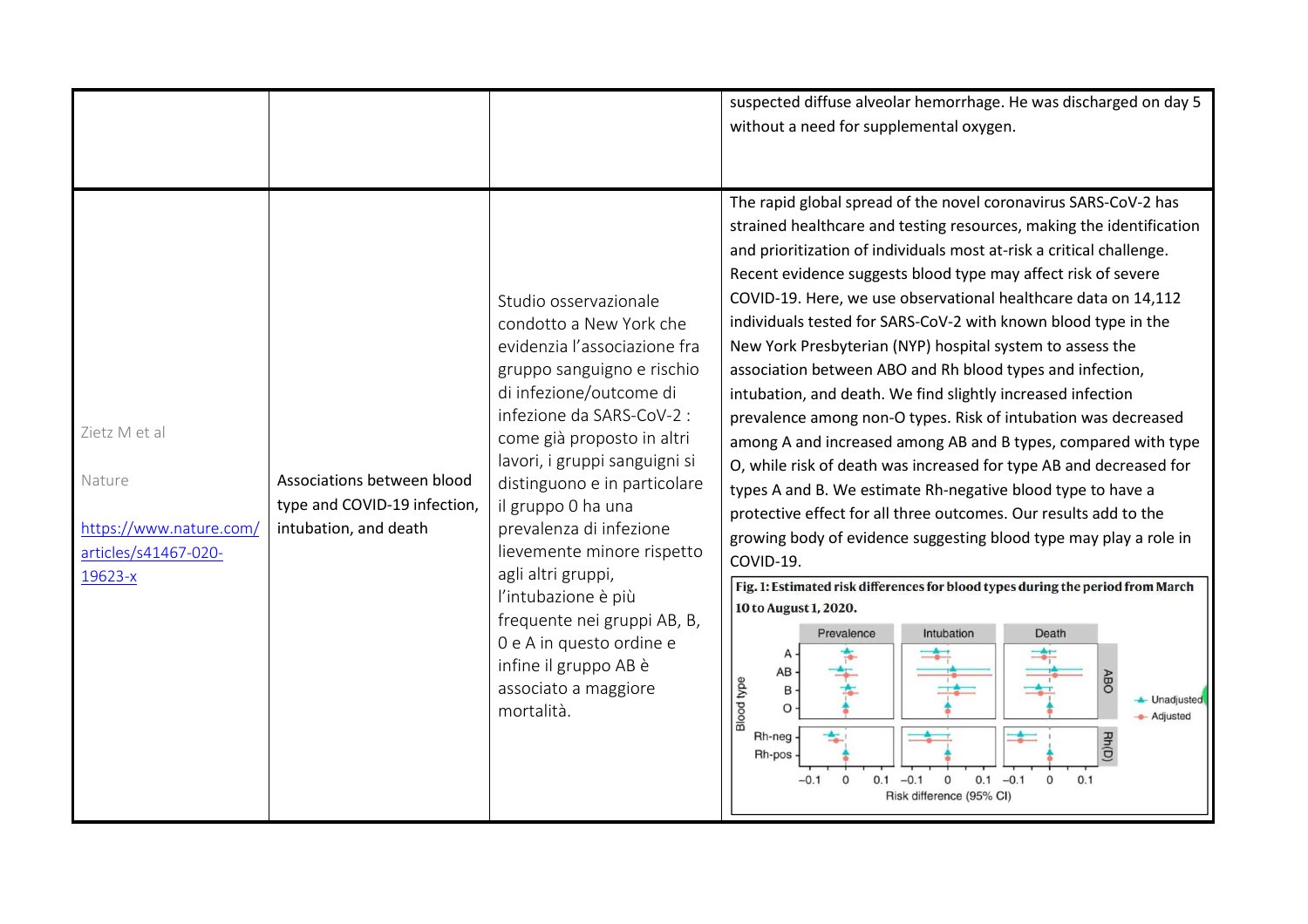| Tao J et al<br>Sexually Transmitted<br><b>Diseases</b><br>https://doi.org/10.1097/<br>OLQ.0000000000001306                                                                                       | Impact of the COVID-19<br>pandemic on sexually<br>transmitted infection clinic<br>visits. | Una riduzione nel ricorso<br>alle cure mediche, già<br>osservata in altri settori, si è<br>verificata anche per le<br>malattie sessualmente<br>trasmesse : ecco una<br>conseguenza della<br>pandemia da affrontare per<br>evitare danni collaterali.                                                                                                          | Coronavirus disease (COVID-19) is responsible for a global pandemic<br>and has impacted health care accessibility and delivery. Clinic data<br>was reviewed for a sexually transmitted infection (STI) clinic from<br>September, 2019 to May, 2020. A significant decrease in rates of<br>STIs visits and treatments during the COVID-19 pandemic was<br>observed.                                                                                                                                                                                                                                                                                                                                                                                                                                                                                                                                                                                                                                                                                                                                                                                                                                                      |
|--------------------------------------------------------------------------------------------------------------------------------------------------------------------------------------------------|-------------------------------------------------------------------------------------------|---------------------------------------------------------------------------------------------------------------------------------------------------------------------------------------------------------------------------------------------------------------------------------------------------------------------------------------------------------------|-------------------------------------------------------------------------------------------------------------------------------------------------------------------------------------------------------------------------------------------------------------------------------------------------------------------------------------------------------------------------------------------------------------------------------------------------------------------------------------------------------------------------------------------------------------------------------------------------------------------------------------------------------------------------------------------------------------------------------------------------------------------------------------------------------------------------------------------------------------------------------------------------------------------------------------------------------------------------------------------------------------------------------------------------------------------------------------------------------------------------------------------------------------------------------------------------------------------------|
| Apolone G et al<br>Tumori Journal<br>https://journals.sagepub.<br>com/doi/10.1177/030089<br>1620974755?url_ver=Z39<br>$.88 -$<br>2003𝔯_id=ori%3Arid%<br>3Acrossref.org𝔯 dat=c<br>r pub++0pubmed& | Unexpected detection of<br>SARS-CoV-2 antibodies in the<br>prepandemic period in Italy    | Analizzando<br>retrospettivamente i<br>campioni ematici di 959<br>persone asintomatiche<br>arruolate in uno screening<br>del tumore del polmone in<br>Italia a partire da Settembre<br>2019, gli Autori di questo<br>studio hanno rinvenuto<br>anticorpi anti-SARS-CoV-2 in<br>111 casi (11.6%) : il virus<br>circolava già nel nostro<br>Paese, inosservato. | There are no robust data on the real onset of severe acute<br>respiratory syndrome coronavirus 2 (SARS-CoV-2) infection and<br>spread in the prepandemic period worldwide. We investigated the<br>presence of SARS-CoV-2 receptor-binding domain (RBD)-specific<br>antibodies in blood samples of 959 asymptomatic individuals<br>enrolled in a prospective lung cancer screening trial between<br>September 2019 and March 2020 to track the date of onset,<br>frequency, and temporal and geographic variations across the<br>Italian regions. SARS-CoV-2 RBD-specific antibodies were detected<br>in 111 of 959 (11.6%) individuals, starting from September 2019<br>(14%), with a cluster of positive cases (>30%) in the second week of<br>February 2020 and the highest number (53.2%) in Lombardy. This<br>study shows an unexpected very early circulation of SARS-CoV-2<br>among asymptomatic individuals in Italy several months before the<br>first patient was identified, and clarifies the onset and spread of the<br>coronavirus disease 2019 (COVID-19) pandemic. Finding SARS-CoV-2<br>antibodies in asymptomatic people before the COVID-19 outbreak<br>in Italy may reshape the history of pandemic. |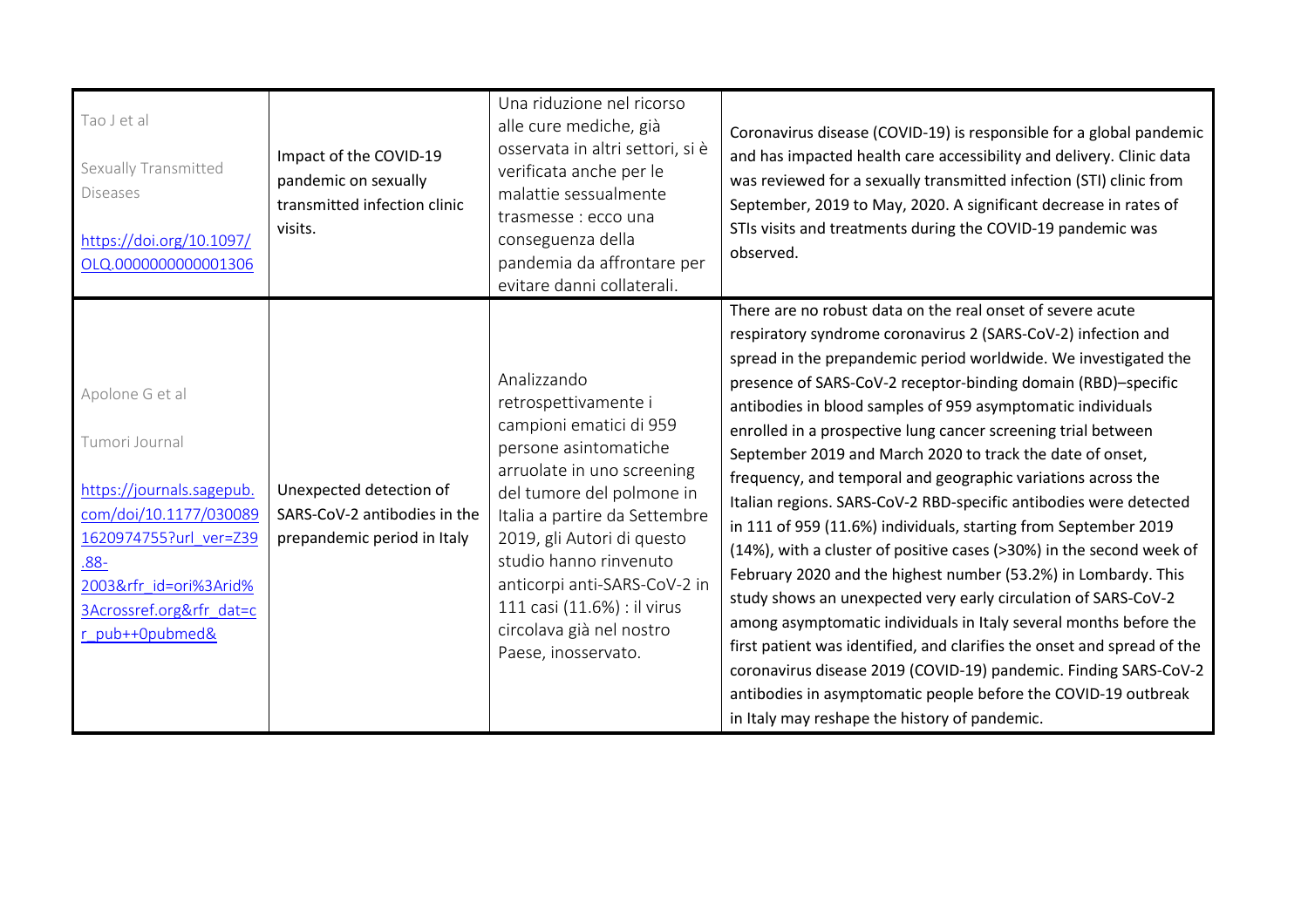|                                                                                |                                                                                                              |                                                                                                                                                                                                                                                                                                                                                                                                                                                                   | ligG ligM<br>Num. of subjetcs<br>36%<br>90<br>80<br>32%<br>28%<br>70<br>Frequency of IgG/IgM<br>screening participants<br><b>Total numbero</b><br>24%<br>60<br>g 24%<br>g 20%<br>50<br>positive<br>16%<br>40<br>30<br>12%<br>20<br>10<br>Oct_week1<br>Oct_week3<br>Dec_week 2<br>Jan_week1<br>Feb_week <sub>3</sub><br>Oct_week2<br><b>Nov_week</b><br>Sep_week<br>Sep_week<br>lov_week<br><b>Nov_week</b><br><b>Nov_week</b><br>Jec_week<br>Dec_week<br>-eb_week<br>Sep_week<br>Jan_week<br>Oct_week<br>Feb_week<br>week<br>lan_week<br>Feb_<br>$\overline{a}$<br>Figure 1. Frequency of immunoglobulin M (red columns) and immunoglobulin G (blue columns) receptor-binding domain (RBD)-<br>positive cases in respect to the total number of screening participants (green columns) throughout the 24 weeks from September<br>2019 to February 2020.                                                                                                                                                                                                                                                                                                                                                                                                    |
|--------------------------------------------------------------------------------|--------------------------------------------------------------------------------------------------------------|-------------------------------------------------------------------------------------------------------------------------------------------------------------------------------------------------------------------------------------------------------------------------------------------------------------------------------------------------------------------------------------------------------------------------------------------------------------------|------------------------------------------------------------------------------------------------------------------------------------------------------------------------------------------------------------------------------------------------------------------------------------------------------------------------------------------------------------------------------------------------------------------------------------------------------------------------------------------------------------------------------------------------------------------------------------------------------------------------------------------------------------------------------------------------------------------------------------------------------------------------------------------------------------------------------------------------------------------------------------------------------------------------------------------------------------------------------------------------------------------------------------------------------------------------------------------------------------------------------------------------------------------------------------------------------------------------------------------------------------|
| Krsak M et al<br>Viral Immunology<br>https://doi.org/10.1089/v<br>im.2020.0246 | COVID-19: Way Forward<br>With Serosurveillance<br><b>Without Overemphasizing</b><br>Neutralizing Antibodies. | Gli Autori di questa lettera<br>propongono l'utilizzo della<br>sierologia per SARS-CoV-2-<br>senza approfondimento alla<br>ricerca di anticorpi<br>neutralizzanti -<br>accompagnata alla<br>risoluzione dei sintomi come<br>indice di guarigione e non<br>contagiosità (per un<br>determinato periodo di<br>tempo da definire), che<br>consentirebbe di rimuovere<br>più agevolmente<br>l'indicazione all'isolamento<br>senza ricorrere ai tamponi<br>molecolari. | Serosurveillance of coronavirus disease 2019 (COVID-19) is lagging<br>due to concerns regarding testing performance and interpretation<br>of what represents protective immunity. The scientific community<br>has pointed out concerns related to suboptimal performance of<br>certain tests, although a selection of tests with sensitivity and<br>specificity of >99% is available. Neutralizing antibodies represent a<br>generally accepted surrogate marker of immunological protection<br>against viral infections. In COVID-19, we argue that focusing only on<br>neutralizing antibodies may not be necessary and that evidence of<br>spontaneous clearance of COVID-19 may be a reliable surrogate<br>marker of individuals' immune competency toward future<br>reinfections (regardless of its mechanism) for a period of time.<br>Furthermore, current polymerase chain reaction testing lacks the<br>ability to determine the duration of transmissibility, thus<br>alternatives for direct testing of replicating virus are needed.<br>Broadly applied viable virus testing together with serosurveillance<br>will help reopen the economy with more precision and speed, and<br>help guide isolation, quarantine, and cohorting protocols in |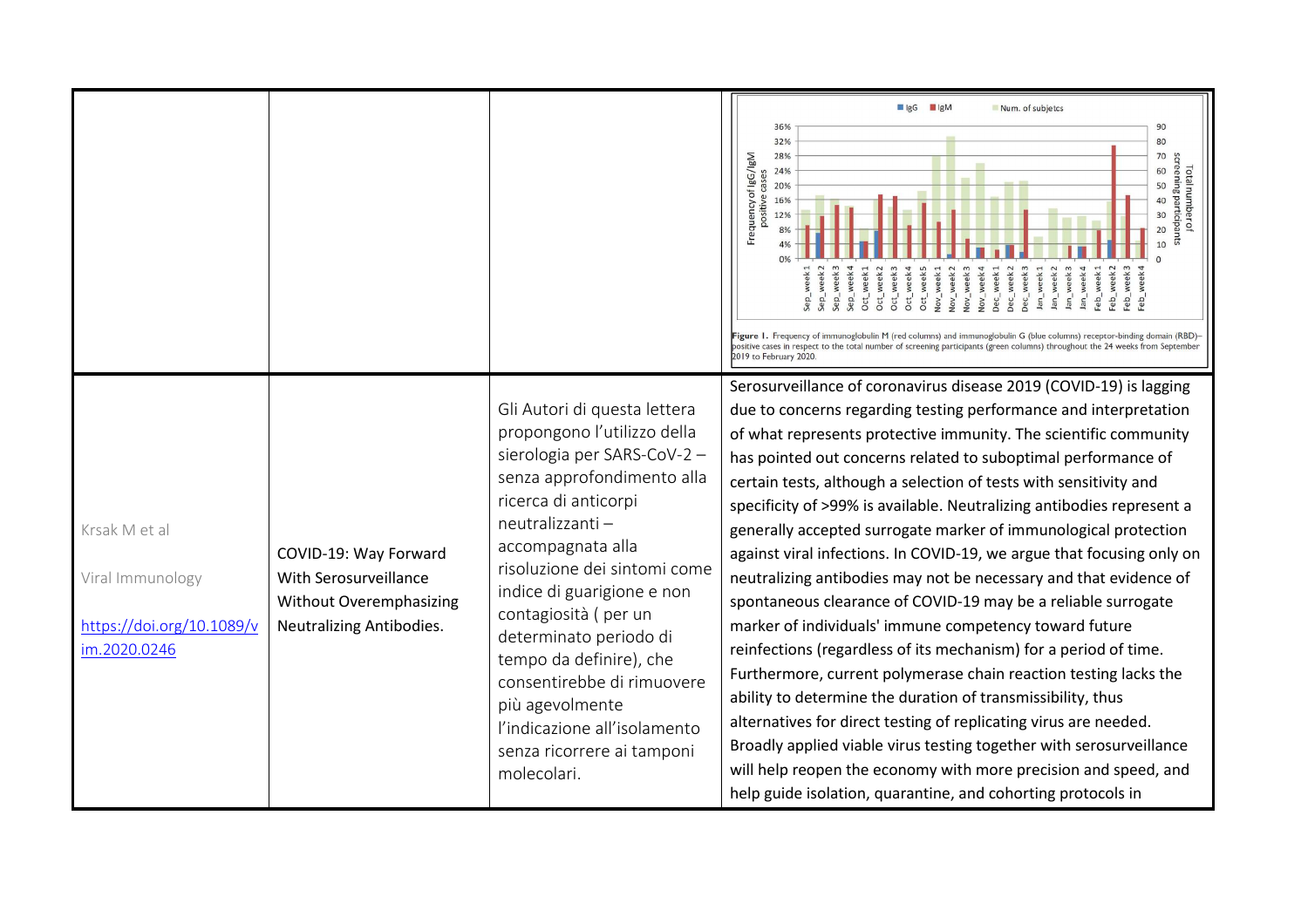|                                                                                                                                                                                 |                                                                                                                    |                                                                                                                                                                                                                                                                                                                                                                                  | conglomerate settings such as correctional facilities, nursing<br>facilities, schools, and long-distance travel.                                                                                                                                                                                                                                                                                                                                                                                                                                                                                                                                                                                                                                                                                                                                                                                                                                                                                                                                                                                                                                                                                                                                                                                                                                                                                                                                                                                                                                                                                                                                                                         |
|---------------------------------------------------------------------------------------------------------------------------------------------------------------------------------|--------------------------------------------------------------------------------------------------------------------|----------------------------------------------------------------------------------------------------------------------------------------------------------------------------------------------------------------------------------------------------------------------------------------------------------------------------------------------------------------------------------|------------------------------------------------------------------------------------------------------------------------------------------------------------------------------------------------------------------------------------------------------------------------------------------------------------------------------------------------------------------------------------------------------------------------------------------------------------------------------------------------------------------------------------------------------------------------------------------------------------------------------------------------------------------------------------------------------------------------------------------------------------------------------------------------------------------------------------------------------------------------------------------------------------------------------------------------------------------------------------------------------------------------------------------------------------------------------------------------------------------------------------------------------------------------------------------------------------------------------------------------------------------------------------------------------------------------------------------------------------------------------------------------------------------------------------------------------------------------------------------------------------------------------------------------------------------------------------------------------------------------------------------------------------------------------------------|
| Von Cube M et al<br>Critical Care Med<br>https://journals.lww.com/<br>ccmjournal/Abstract/900<br><b>0/Harmonizing Heteroge</b><br>neous Endpoints in Cor<br>onavirus.95443.aspx | Harmonizing Heterogeneous<br><b>Endpoints in Coronavirus</b><br>Disease 2019 Trials Without<br>Loss of Information | Un articolo di metodo che<br>propone di omogeneizzare<br>la presentazione dei risultati<br>dei trial clinici riguardanti<br>COVID-19: utile includere<br>uno stacked probability plot<br>che riporti in modo chiaro<br>l'effetto dei trattamenti in<br>esame su pochi outcome<br>fondamentali (dimissione,<br>ventilazione meccanica,<br>morte) su tempo di<br>ospedalizzazione. | OBJECTIVES: Many trials investigate potential effects of treatments<br>for coronavirus disease 2019. To provide sufficient information for<br>all involved decision-makers (clinicians, public health authorities,<br>and drug regulatory agencies), a multiplicity of endpoints must be<br>considered. The objectives are to provide hands-on statistical<br>guidelines for harmonizing heterogeneous endpoints in coronavirus<br>disease 2019 clinical trials.<br>DESIGN: Randomized controlled trials for patients infected with<br>coronavirus disease 2019.<br>SETTING: General methods that apply to any randomized controlled<br>trial for patients infected with coronavirus disease 2019.<br>PATIENTS: Coronavirus disease 2019 positive individuals.<br><b>INTERVENTIONS: None.</b><br>MEASUREMENTS AND MAIN RESULTS: We develop a multistate<br>model that is based on hospitalization, mechanical ventilation,<br>death, and discharge. These events are both categories of the<br>ordinal endpoint recommended by the World Health Organization<br>and also within the core outcome set of the Core Outcome<br>Measures in Effectiveness Trials initiative for coronavirus disease<br>2019 trials. To support our choice of states in the multistate model,<br>we also perform a brief review of registered coronavirus disease<br>2019 clinical trials. Based on the multistate model, we give<br>recommendation for compact, informative illustration of time-<br>dynamic treatment effects and explorative statistical analysis. A<br>majority of coronavirus disease 2019 clinical trials collect<br>information on mechanical ventilation, hospitalization, and death. |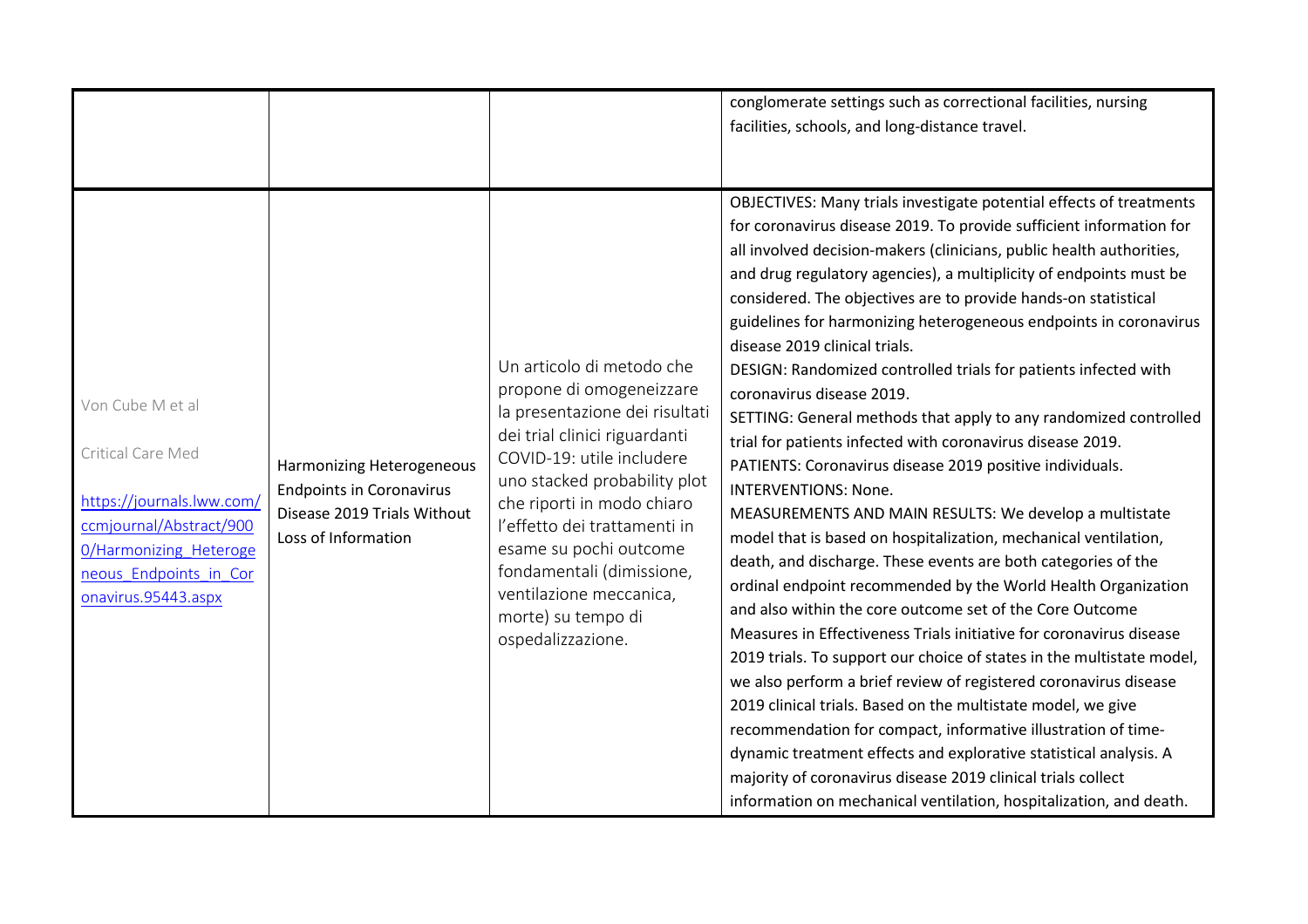|                                                                                 |                                                                                                                                                         |                                                                                                                                                                       | Using reconstructed and real data of coronavirus disease 2019<br>trials, we show how a stacked probability plot provides a detailed<br>understanding of treatment effects on the patients' course of<br>hospital stay. It contributes to harmonizing multiple endpoints and<br>differing lengths of follow-up both within and between trials.<br>Conclusions: All ongoing clinical trials should include a stacked<br>probability plot in their statistical analysis plan as descriptive<br>analysis. While primary analysis should be on an early endpoint with<br>appropriate capability to be a surrogate (parameter), our multistate<br>model provides additional detailed descriptive information and links<br>results within and between coronavirus disease 2019 trials.<br>BACKGROUND: Babies differ from older children with regard to their                                                                                                                                                                                                                                                                                                                                                                                           |
|---------------------------------------------------------------------------------|---------------------------------------------------------------------------------------------------------------------------------------------------------|-----------------------------------------------------------------------------------------------------------------------------------------------------------------------|-------------------------------------------------------------------------------------------------------------------------------------------------------------------------------------------------------------------------------------------------------------------------------------------------------------------------------------------------------------------------------------------------------------------------------------------------------------------------------------------------------------------------------------------------------------------------------------------------------------------------------------------------------------------------------------------------------------------------------------------------------------------------------------------------------------------------------------------------------------------------------------------------------------------------------------------------------------------------------------------------------------------------------------------------------------------------------------------------------------------------------------------------------------------------------------------------------------------------------------------------|
| Gale C et al<br>The Lancet<br>https://doi.org/10.1016/S<br>2352-4642(20)30342-4 | Characteristics and<br>outcomes of neonatal SARS-<br>CoV-2 infection in the UK: a<br>prospective national cohort<br>study using active<br>surveillance. | Studio di coorte prospettico<br>condotto nel Regno unito<br>che descrive le<br>caratteristiche di 66 neonati<br>(< 28 giorni di vita) con<br>infezione da SARS-COV-2. | exposure to severe acute respiratory syndrome coronavirus 2<br>(SARS-CoV-2). However, data describing the effect of SARS-CoV-2 in<br>this group are scarce, and guidance is variable. We aimed to<br>describe the incidence, characteristics, transmission, and outcomes<br>of SARS-CoV-2 infection in neonates who received inpatient hospital<br>care in the UK. METHODS: We carried out a prospective UK<br>population-based cohort study of babies with confirmed SARS-CoV-<br>2 infection in the first 28 days of life who received inpatient care<br>between March 1 and April 30, 2020. Infected babies were<br>identified through active national surveillance via the British<br>Paediatric Surveillance Unit, with linkage to national testing,<br>paediatric intensive care audit, and obstetric surveillance data.<br>Outcomes included incidence (per 10 000 livebirths) of confirmed<br>SARS-CoV-2 infection and severe disease, proportions of babies with<br>suspected vertically and nosocomially acquired infection, and<br>clinical outcomes. FINDINGS: We identified 66 babies with<br>confirmed SARS-CoV-2 infection (incidence 5.6 [95% CI 4.3-7.1] per<br>10 000 livebirths), of whom 28 (42%) had severe neonatal SARS- |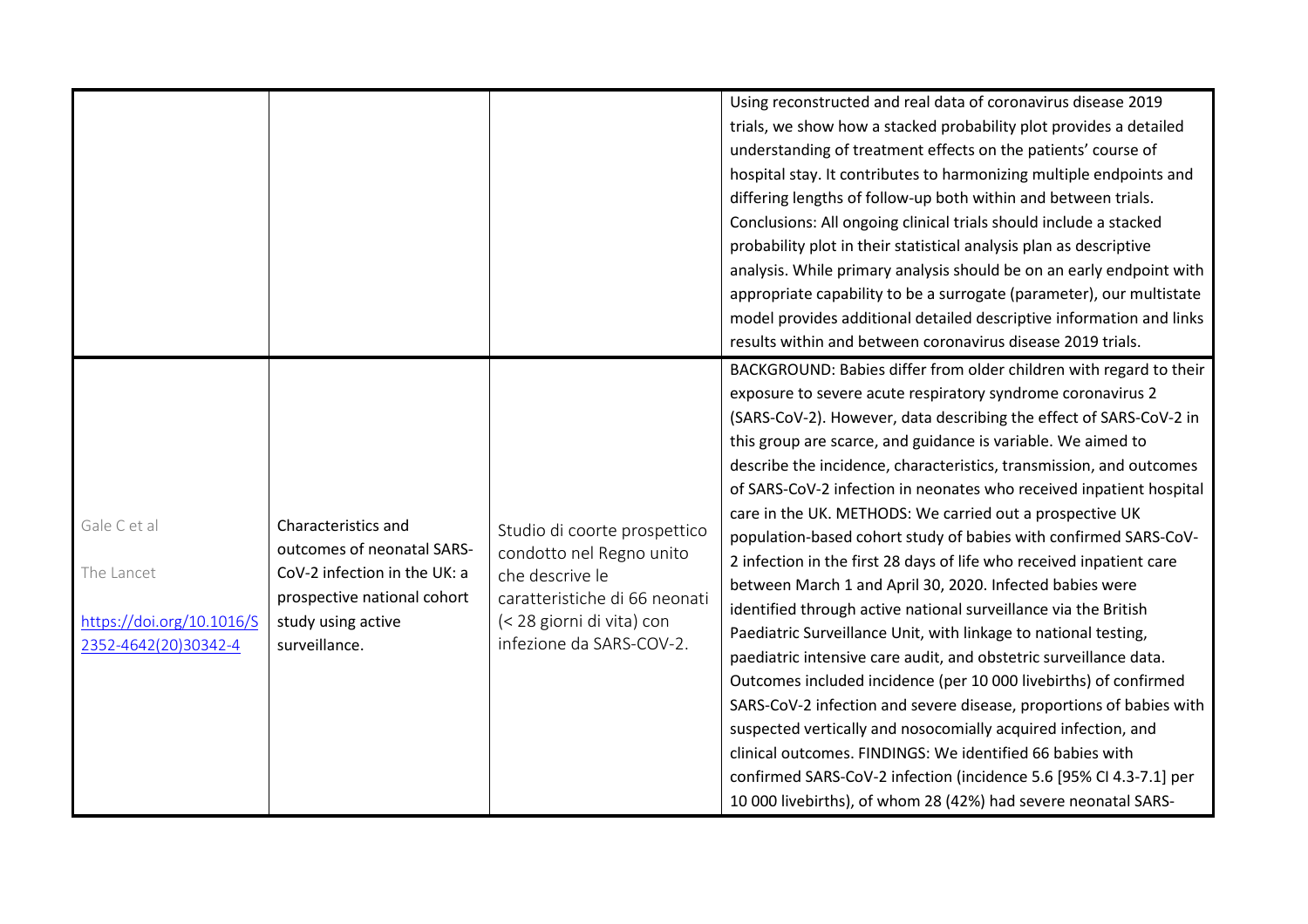|  | CoV-2 infection (incidence 2.4 [1.6-3.4] per 10 000 livebirths). 16  |
|--|----------------------------------------------------------------------|
|  | (24%) of these babies were born preterm. 36 (55%) babies were        |
|  | from white ethnic groups (SARS-CoV-2 infection incidence 4.6 [3.2-   |
|  | 6.4] per 10 000 livebirths), 14 (21%) were from Asian ethnic groups  |
|  | (15.2 [8.3-25.5] per 10 000 livebirths), eight (12%) were from Black |
|  | ethnic groups (18.0 [7.8-35.5] per 10 000 livebirths), and seven     |
|  | (11%) were from mixed or other ethnic groups (5.6 [2.2-11.5] per 10  |
|  | 000 livebirths). 17 (26%) babies with confirmed infection were born  |
|  | to mothers with known perinatal SARS-CoV-2 infection, two (3%)       |
|  | were considered to have possible vertically acquired infection       |
|  | (SARS-CoV-2-positive sample within 12 h of birth where the mother    |
|  | was also positive). Eight (12%) babies had suspected nosocomially    |
|  | acquired infection. As of July 28, 2020, 58 (88%) babies had been    |
|  | discharged home, seven (11%) were still admitted, and one (2%)       |
|  | had died of a cause unrelated to SARS-CoV-2 infection.               |
|  | INTERPRETATION: Neonatal SARS-CoV-2 infection is uncommon in         |
|  | babies admitted to hospital. Infection with neonatal admission       |
|  | following birth to a mother with perinatal SARS-CoV-2 infection was  |
|  | unlikely, and possible vertical transmission rare, supporting        |
|  | international guidance to avoid separation of mother and baby. The   |
|  | high proportion of babies from Black, Asian, or minority ethnic      |
|  | groups requires investigation. FUNDING: UK National Institute for    |
|  | Health Research Policy Research Programme.                           |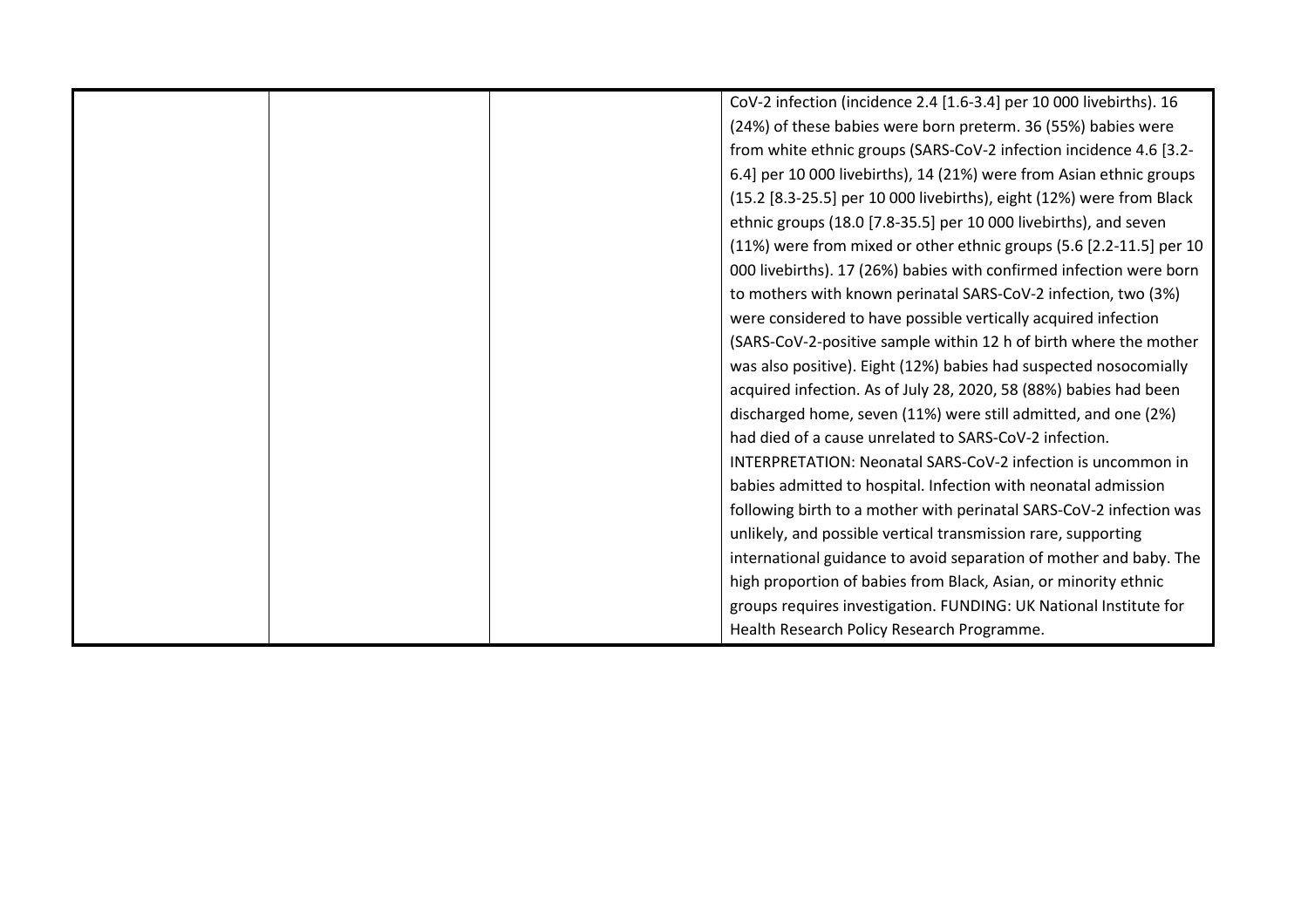|                                                                      |                                                    |                                                                                                                                                                                                                                                          | А<br>20 <sub>1</sub><br>Number of infants<br>15<br>10<br>5<br>March March March March March April<br>April<br>April<br>April<br>22<br>29<br>19<br>8<br>15<br>12<br>26<br>1<br>s<br>Date of diagnosis<br>Number of infarts<br>25<br>10<br>15<br>20<br>30<br>$^{\circ}$<br>5<br>Age at diagnosis (days)<br>Figure 2: Date of diagnosis (A) and age at diagnosis (B) of babies diagnosed<br>with severe acute respiratory syndrome coronavirus 2 infection from<br>March to April, 2020 (n=66)                                            |
|----------------------------------------------------------------------|----------------------------------------------------|----------------------------------------------------------------------------------------------------------------------------------------------------------------------------------------------------------------------------------------------------------|----------------------------------------------------------------------------------------------------------------------------------------------------------------------------------------------------------------------------------------------------------------------------------------------------------------------------------------------------------------------------------------------------------------------------------------------------------------------------------------------------------------------------------------|
| Kasper MR et al<br>NEJM<br>https://doi.org/10.1056/<br>NEJMoa2019375 | An Outbreak of Covid-19 on<br>an Aircraft Carrier. | Descrizione di un focolaio di<br>infezione da SARS-CoV-2 a<br>bordo di una portaerei<br>dell'esercito americano, con<br>1271/4779 membri<br>dell'equipaggio contagiati e<br>il 50% circa di questi<br>asintomatico per tutto il<br>corso dell'infezione. | BACKGROUND: An outbreak of coronavirus disease 2019 (Covid-19)<br>occurred on the U.S.S. Theodore Roosevelt, a nuclear-powered<br>aircraft carrier with a crew of 4779 personnel. METHODS: We<br>obtained clinical and demographic data for all crew members,<br>including results of testing by real-time reverse-transcriptase<br>polymerase chain reaction (rRT-PCR). All crew members were<br>followed up for a minimum of 10 weeks, regardless of test results or<br>the absence of symptoms. RESULTS: The crew was predominantly |